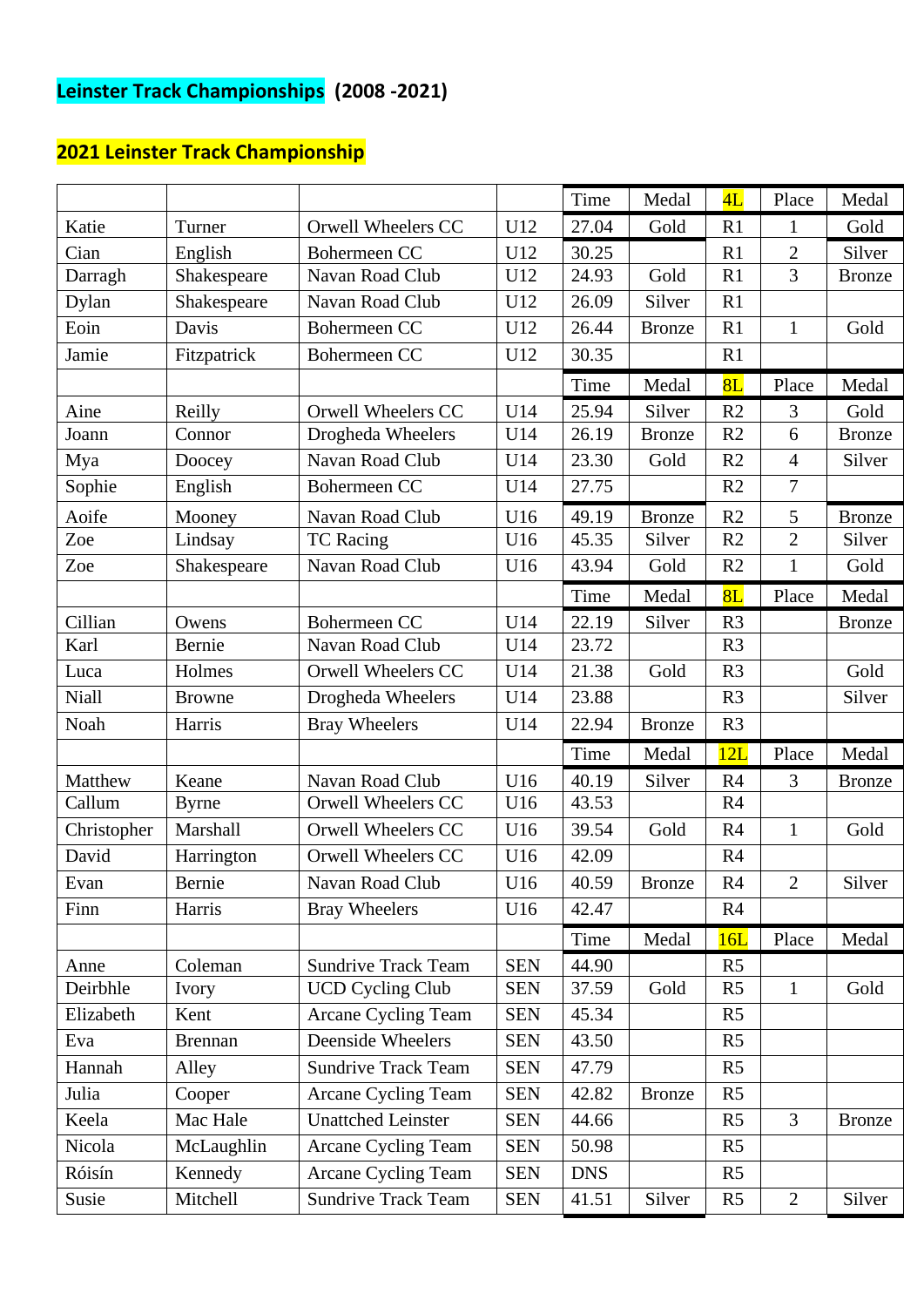| Emma         | Smith          | Navan Road Club              | <b>JUN</b> | 42.91      | Gold          | R <sub>5</sub> | $\mathbf{1}$   | Gold          |
|--------------|----------------|------------------------------|------------|------------|---------------|----------------|----------------|---------------|
|              |                |                              |            | Time       | Medal         | 16L            | Place          | Medal         |
| Anthony      | Connor         | Drogheda Wheelers            | M40        | 43.17      |               | R <sub>6</sub> |                |               |
| David        | Power          | Kells Angels CC              | M40        | 37.43      | Silver        | R <sub>6</sub> |                |               |
| Fionn        | Hurley         | Naomh Barrog CC              | M40        | 41.25      |               | R <sub>6</sub> |                |               |
| John         | Caffrey        | <b>Sundrive Track Team</b>   | M40        | 37.41      | Gold          | R <sub>6</sub> |                |               |
| Keith        | Meghen         | <b>Sundrive Track Team</b>   | M40        | 37.49      | <b>Bronze</b> | R <sub>6</sub> | $\overline{2}$ | Silver        |
| Matthew      | Mc Cullagh     | <b>Sundrive Track Team</b>   | M40        | 39.85      |               | R <sub>6</sub> | $\mathbf{1}$   | Gold          |
| Pat          | Doocey         | Navan Road Club              | M40        | 43.22      |               | R <sub>6</sub> |                |               |
| <b>Brian</b> | Coonan         | <b>Sundrive Track Team</b>   | M50        | 46.88      |               | R <sub>6</sub> |                |               |
| Sean         | Curtis         | <b>Sundrive Track Team</b>   | M50        | 40.09      |               | R <sub>6</sub> | $\overline{3}$ | <b>Bronze</b> |
| David        | <b>Byrne</b>   | <b>Usher Irish Road Club</b> | M60        | 45.39      |               | R <sub>6</sub> |                |               |
| Joe          | Grennell       | Spellman-Dublin Port         | M60        | 45.32      |               | R <sub>6</sub> |                |               |
|              |                |                              |            | Time       | Medal         | 20L            | Place          | Medal         |
| Luke         | Bernie         | Navan Road Club              | <b>JUN</b> | 39.25      |               | R7             |                |               |
| <b>Billy</b> | Crosbie        | <b>Sundrive Track Team</b>   | <b>SEN</b> | 38.63      |               | R7             | $\overline{2}$ | Silver        |
| Christopher  | Donald         | Spellman-Dublin Port         | <b>SEN</b> | 37.10      | Silver        | R7             | $\mathbf{1}$   | Gold          |
| Deividas     | Dvylaitis      | <b>Sundrive Track Team</b>   | <b>SEN</b> | 40.62      |               | R7             |                |               |
| Frayank      | <b>Nunez</b>   | <b>Sundrive Track Team</b>   | <b>SEN</b> | 38.56      |               | R7             |                |               |
| Ian          | Donnelly       | Orwell Wheelers CC           | <b>SEN</b> | 38.72      |               | R7             | $\overline{3}$ | <b>Bronze</b> |
| Juan         | Rodriguez      | <b>Sundrive Track Team</b>   | <b>SEN</b> | 38.42      | <b>Bronze</b> | R7             |                |               |
| Mark         | <b>Stewart</b> | <b>Sundrive Track Team</b>   | <b>SEN</b> | 39.82      |               | R7             |                |               |
| Mark         | Quinn-Nealon   | <b>Sundrive Track Team</b>   | <b>SEN</b> | 37.75      |               | R7             |                |               |
| Michael      | Mulcahy        | <b>Sundrive Track Team</b>   | <b>SEN</b> | 36.78      | Gold          | R7             |                |               |
| Oisín        | Murtagh        | <b>Sundrive Track Team</b>   | <b>SEN</b> | 40.21      |               | R7             |                |               |
| Paul         | <b>Bonass</b>  | <b>Sundrive Track Team</b>   | <b>SEN</b> | 38.69      |               | R7             |                |               |
| Richard      | Grant          | <b>Sundrive Track Team</b>   | <b>SEN</b> | 44.59      |               | R7             |                |               |
| Richard      | Toolan         | <b>Sundrive Track Team</b>   | <b>SEN</b> | 38.53      |               | R7             |                |               |
| Sam          | Gilmore        | <b>Bray Wheelers</b>         | <b>SEN</b> | <b>DNS</b> |               | R7             |                |               |

# **2020 Leinster Track Championship - Not run due to Covid shortened season**

| Cat         | <b>No</b> | <b>Firstname</b> | <b>Surname</b> | <b>Clubname</b>                    | דז         | Order                   | <b>Scr</b>              |
|-------------|-----------|------------------|----------------|------------------------------------|------------|-------------------------|-------------------------|
| <b>U12F</b> | 32        | Aine             | Reilly         | Scott Orwell Wheelers Cycling Club | 12.72      |                         |                         |
| <b>U12F</b> | 33        | Olga             | <b>Buckina</b> | Scott Orwell Wheelers Cycling Club | 13.47      | $\overline{\mathbf{2}}$ |                         |
| <b>U10M</b> | 37        | Oscar            | Sevastopulo    | <b>Sundrive Track Team</b>         | 12.48      | $\overline{\mathbf{2}}$ |                         |
| U12M        | 44        | George           | Sevastopulo    | <b>Sundrive Track Team</b>         | 13.17      | 4                       | 3                       |
| <b>U12M</b> | 47        | <b>Harris</b>    | Noah           | <b>Bray Wheelers</b>               | 12.56      | 3                       | $\overline{\mathbf{2}}$ |
| U12M        | 59        | Kenzi            | Murphy         | <b>Sundrive Track Team</b>         | 14.75      | 5                       |                         |
| U12M        | 67        | Luca             | Holmes         | Scott Orwell Wheelers Cycling Club | 11.64      |                         |                         |
| <b>U14F</b> | 01        | Katie            | Reilly         | Scott Orwell Wheelers Cycling Club | <b>DNS</b> |                         |                         |
| <b>U14F</b> | 19        | Zoe              | Shakespeare    | Navan Road Club                    | 25.15      | $\overline{\mathbf{2}}$ | $\overline{\mathbf{2}}$ |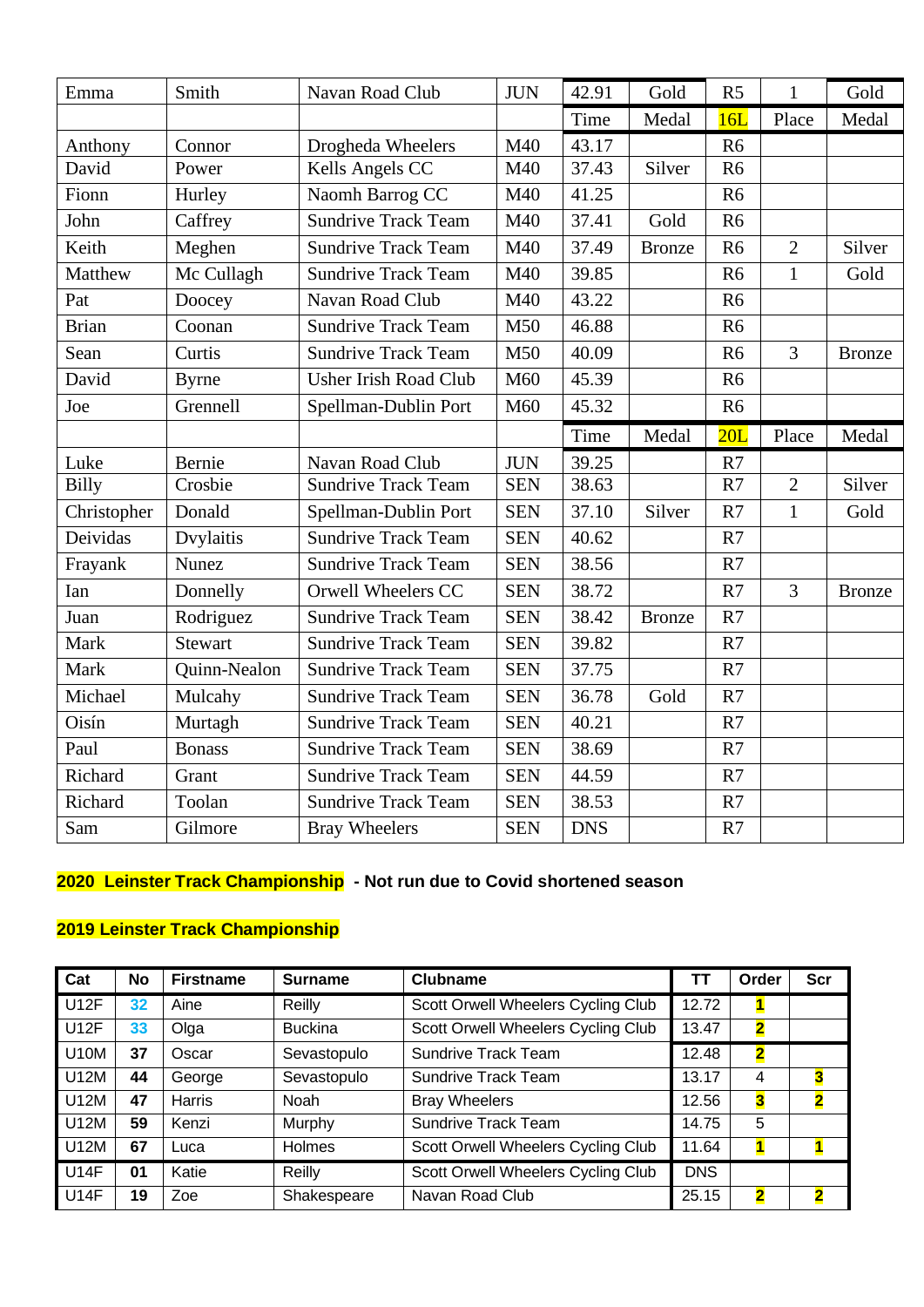| <b>U14F</b> | 23 | Shaunna       | Finn         | <b>Sundrive Track Team</b>         | 23.48      | $\mathbf{1}$            |                         |
|-------------|----|---------------|--------------|------------------------------------|------------|-------------------------|-------------------------|
| <b>U14M</b> | 29 | Callum        | <b>Byrne</b> | Scott Orwell Wheelers Cycling Club | 22.88      | $\overline{\mathbf{2}}$ |                         |
| U14M        | 31 | Christopher   | Marshall     | Scott Orwell Wheelers Cycling Club | 22.94      | $\overline{\mathbf{3}}$ | $\overline{\mathbf{2}}$ |
| U14M        | 55 | Darragh       | Lenehan      | Navan Road Club                    | 21.57      | $\blacksquare$          | $\blacksquare$          |
| U14M        | 75 | <b>Harris</b> | Finn         | <b>Bray Wheelers</b>               | 23.54      | 4                       | 3                       |
| U14M        | 85 | Joseph        | Mullen       | Navan Road Club                    | <b>DNS</b> |                         |                         |
| <b>U14M</b> | 86 | Tim           | Cronin       | Navan Road Club                    | 26.02      | 5                       |                         |
| <b>U16F</b> | 28 | Emma          | Smith        | Navan Road Club                    | 45.13      | $\blacksquare$          | 1                       |
| <b>U16M</b> | 13 | Andrew        | Kelly        | <b>Moynalty Cycling Club</b>       | 39.48      | $\overline{\mathbf{1}}$ | $\blacksquare$          |
| <b>U16M</b> | 14 | Andrew        | Ryan         | Scott Orwell Wheelers Cycling Club | 40.25      | $\overline{\mathbf{2}}$ | $\overline{\mathbf{2}}$ |
| <b>U16M</b> | 18 | Ronan         | O Connor     | Scott Orwell Wheelers Cycling Club | 41.17      | 3                       | $\overline{\mathbf{3}}$ |
| JunM        | 17 | Eoin          | Hassett      | Un-Attached Leinster               | 41.34      | $\overline{\mathbf{2}}$ | $\overline{\mathbf{2}}$ |
| JunM        | 27 | Sean          | Lenehan      | Navan Road Club                    | 38.07      | 1                       |                         |

| Cat         | <b>No</b> | <b>Firstname</b> | <b>Surname</b>         | <b>Clubname</b>                    | ТΤ         | Order                   | <b>Scr</b>              |
|-------------|-----------|------------------|------------------------|------------------------------------|------------|-------------------------|-------------------------|
| Fem         | 20        | Angela           | Hoare                  | Arcane Cycling Team                | 46.33      | 4                       | 4                       |
| Fem         | 30        | Deirbhle         | <b>Ivory</b>           | <b>Torelli Assure Madison</b>      | 39.25      | 1                       | 3                       |
| Fem         | 34        | Elizabeth        | Kent                   | Arcane Cycling Team                | 47.92      | 5                       | 5                       |
| Fem         | 41        | Grace            | Irvine                 | Arcane Cycling Team                | <b>DNS</b> |                         |                         |
| Fem         | 80        | <b>Susie</b>     | Mitchell               | <b>Sundrive Track Team</b>         | 40.28      | $\overline{\mathbf{2}}$ | 1                       |
| Fem         | 81        | Orla             | Hendron                | Scott Orwell Wheelers Cycling Club | 43.69      | $\overline{\mathbf{3}}$ | $\overline{\mathbf{2}}$ |
| <b>JunF</b> | 02        | Almha            | <b>Russell Kissane</b> | Arcane Cycling Team                | 43.69      | $\overline{\mathbf{2}}$ | 4                       |
| JunF        | 12        | Keela            | Mac Hale               | Arcane Cycling Team                | 45.94      | 4                       | 3                       |
| <b>JunF</b> | 22        | Eva              | <b>Brennan</b>         | Deenside Wheelers                  | 43.03      | $\overline{\mathbf{1}}$ | $\overline{\mathbf{1}}$ |
| <b>JunF</b> | 24        | Hannah           | Alley                  | Naas Cycling Club                  | 47.54      | 5                       | 5                       |
| <b>JunF</b> | 35        | Hannah           | Tilly                  | Arcane Cycling Team                | 45.72      | 3                       | $\overline{\mathbf{2}}$ |

| Cat | No | <b>Firstname</b> | <b>Surname</b> | <b>Clubname</b>                    | ΤT         | Order                   | <b>Scr</b>              |
|-----|----|------------------|----------------|------------------------------------|------------|-------------------------|-------------------------|
| M40 | 39 | Colm             | Sevastopulo    | <b>Sundrive Track Team</b>         | 38.56      | 3                       | $\overline{\mathbf{2}}$ |
| M40 | 40 | David            | Power          | Kells Angels Cycling Club          | 38.87      | 5                       |                         |
| M40 | 42 | Francis          | Halsall        | <b>Sundrive Track Team</b>         | 39.56      | 6                       |                         |
| M40 | 49 | John             | Caffrey        | <b>Sundrive Track Team</b>         | 36.89      | $\blacksquare$          | $\mathbf{1}$            |
| M40 | 52 | Keith            | Meghen         | <b>Sundrive Track Team</b>         | <b>DNS</b> |                         |                         |
| M40 | 54 | Robert           | Murphy         | <b>Sundrive Track Team</b>         | 38.30      | $\overline{\mathbf{2}}$ |                         |
| M40 | 56 | Thomas           | Kabs           | <b>Sundrive Track Team</b>         | 38.80      | 4                       | $\overline{\mathbf{3}}$ |
| M50 | 74 | Eddie            | Lynch          | Scott Orwell Wheelers Cycling Club | 39.86      | 7                       |                         |
| M60 | 91 | Hugh             | <b>Byrne</b>   | <b>Sundrive Track Team</b>         | 43.98      | 8                       | 4                       |
| Sen | 87 | Aidan            | McDonnell      | Maynooth Cycling Club              | 42.46      | 8                       | <b>DNF</b>              |
| Sen | 88 | Daniel           | McElroy        | Scott Orwell Wheelers Cycling Club | 38.97      | 3                       | 5                       |
| Sen | 90 | David            | Swift          | St. Tiernans Cycling Club          | 41.01      | 7                       | $\overline{\mathbf{2}}$ |
| Sen | 92 | Finbarr          | O Callaghan    | <b>McNally Swords CC</b>           | <b>DNS</b> |                         |                         |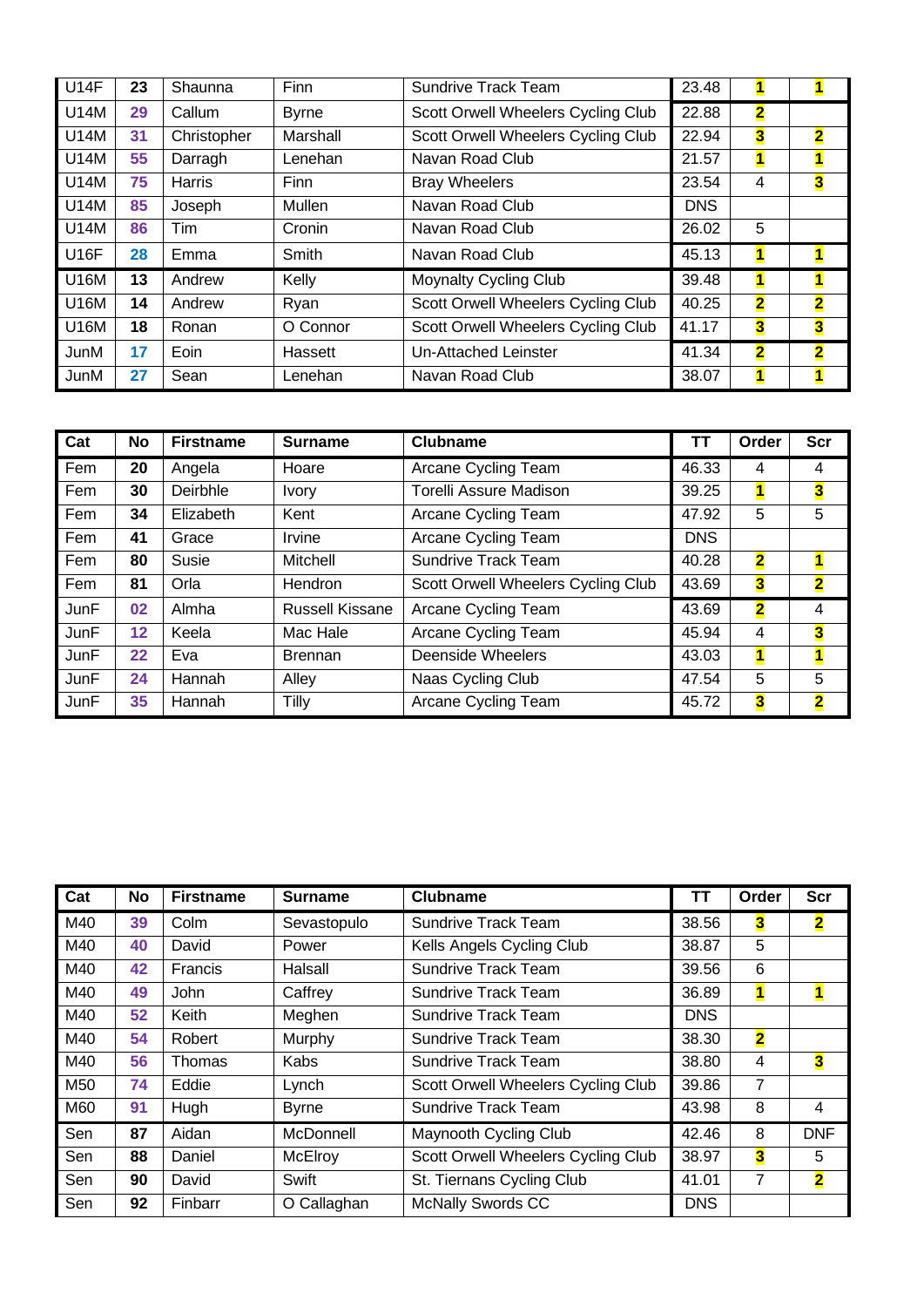| Sen | 93 | Fionn   | Sheridan   | Scott Orwell Wheelers Cycling Club | 37.52 |   | DNF |
|-----|----|---------|------------|------------------------------------|-------|---|-----|
| Sen | 94 | Matthew | Mc Cullagh | <b>Sundrive Track Team</b>         | 39.06 |   |     |
| Sen | 95 | Oisin   | Hogan      | Sundrive Track Team                | 38.91 |   |     |
| Sen | 96 | Richard | Toolan     | <b>Sundrive Track Team</b>         | 40.13 | 6 |     |
| Sen | 97 | Thomas  | O'Brien    | Sundrive Track Team                | 39.75 | 5 |     |

|                 |               |             | <b>100mTT</b> | Rank | <b>Scr</b>     |       |        |                              |
|-----------------|---------------|-------------|---------------|------|----------------|-------|--------|------------------------------|
| U <sub>12</sub> | Aine          | Reilly      | 12.60         | 1    |                | Youth | Female | <b>Scott Orwell Wheelers</b> |
| U12             | Zoe           | Shakespeare | 12.98         | 2    | $\overline{2}$ | Youth | Female | Navan Road Club              |
| U12             | George        | Sevastopolo | 14.02         |      |                | Youth | Male   | Sundrive Track Team          |
| U <sub>12</sub> | <b>Harris</b> | <b>Noah</b> | 12.88         | 2    | 2              | Youth | Male   | <b>Bray Wheelers</b>         |
| U12             | Joseph        | Mullen      | 12.35         | 1    | 3              | Youth | Male   | Un-Attached Leinster         |
| U <sub>12</sub> | Luca          | Holmes      | 15.41         |      |                | Youth | Male   | <b>Scott Orwell Wheelers</b> |
| U <sub>12</sub> | <b>Tim</b>    | Cronin      | 13.03         | 3    |                | Youth | Male   | Navan Road Club              |
|                 |               |             | 250mTT        | Rank | <b>Scr</b>     |       |        |                              |
| U14             | Aoife         | Mooney      | 28.68         | 3    | 3              | Youth | Female | Navan Road Club              |
| U14             | Aoife         | O'Brien     | 22.65         | 1    |                | Youth | Female | Lakeside Wheelers            |
| U14             | Emma          | Smith       | 25.35         | 2    | 2              | Youth | Female | Navan Road Club              |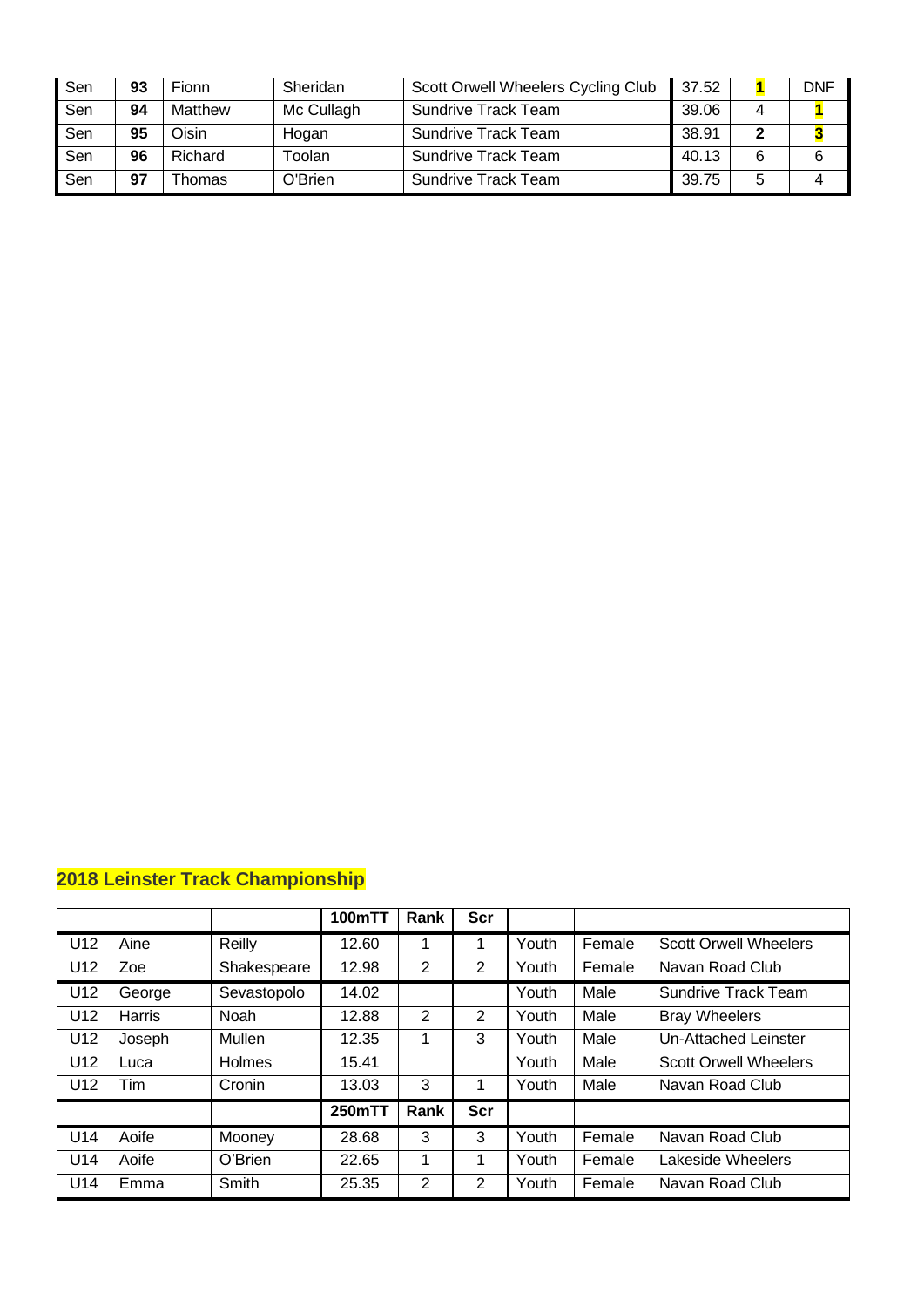| U14            | Andrew       | Kelly           | 21.26      | 1              | 1              | Youth      | Male   | <b>Moynalty Cycling Club</b>    |
|----------------|--------------|-----------------|------------|----------------|----------------|------------|--------|---------------------------------|
| U14            | Callum       | <b>Byrne</b>    | 25.06      |                |                | Youth      | Male   | <b>Sundrive Track Team</b>      |
| U14            | Adam         | Nelson          | 26.94      |                |                | Youth      | Male   | Usher IRC                       |
| U14            | Christopher  | Marshall        | 26.38      |                |                | Youth      | Male   | <b>Scott Orwell Wheelers</b>    |
| U14            | Darragh      | Lenihan         | 24.17      |                | 3              | Youth      | Male   | Navan Road Club                 |
| U14            | Harris       | Finn            | 25.06      |                |                | Youth      | Male   | <b>Bray Wheelers</b>            |
| U14            | <b>Jack</b>  | Atkinson        | 23.65      | $\overline{2}$ |                | Youth      | Male   | <b>McNally Swords CC</b>        |
| U14            | James        | Nealon          | 24.59      |                |                | Youth      | Male   | Lucan Cycling RC                |
| U14            | Patrick      | Heaney          | 23.68      | $\mathfrak{B}$ | $\overline{2}$ | Youth      | Male   | Navan Road Club                 |
|                |              |                 | 500mTT     | Rank           | <b>Scr</b>     |            |        |                                 |
| U16            | Caoimhe      | May             | 40.98      | 1              |                | Youth      | Female | <b>Scott Orwell Wheelers</b>    |
| U16            | Caoimhe      | O'Brien         | 42.41      | $\overline{2}$ |                | Youth      | Female | Lakjeside Wheelers              |
| <b>JR</b>      | Almha        | Kissane         | 45.22      |                |                | Youth      | Female | Arcane Cycling Team             |
| U16            | Eva          | <b>Brennan</b>  | 44.09      | 3              |                | Youth      | Female | Deenside Wheelers               |
| U16            | Keela        | Mac Hale        | 46.60      |                |                | Youth      | Female | Arcane Cycling Team             |
| U16            | Andrew       | Ryan            | 42.06      | $\mathbf{3}$   |                | Youth      | Male   | <b>Scott Orwell Wheelers</b>    |
| U16            | Ronan        | O Connor        | 42.81      |                |                | Youth      | Male   | <b>Scott Orwell Wheelers</b>    |
| U16            | Sean         | Lenihan         | 39.38      | $\mathbf 1$    |                | Youth      | Male   | Navan Road Club                 |
| U16            | Thomas       | Pickford        | 40.39      | $\overline{2}$ |                | Youth      | Male   | <b>Sundrive Track Team</b>      |
| <b>JR</b>      | Hannah       | Tilly           | 44.96      | 1              | $\mathbf{1}$   | <b>JUN</b> | Female | Arcane Cycling Team             |
| A4             | Aisling      | Conlan          | 42.95      |                |                | <b>SEN</b> | Female | <b>Sundrive Track Team</b>      |
| A4             | Deirbhle     | Ivory           | 39.88      | 1              | 1              | <b>SEN</b> | Female | <b>Team Torelli</b>             |
| A4             | Eimer        | <b>McMullan</b> | 39.54      | $\overline{2}$ |                | <b>SEN</b> | Female | <b>Sundrive Track Team</b>      |
| A4             | Grace        | Irvine          | <b>DNS</b> |                |                | <b>SEN</b> | Female | Arcane Cycling Team             |
| A4             | Sofie        | Loscher         | 41.03      |                | $\overline{2}$ | <b>SEN</b> | Female | Sundrive Track Team             |
| A4             | Susie        | Mitchell        | 40.57      | $\mathfrak{B}$ | 3              | <b>SEN</b> | Female | <b>Sundrive Track Team</b>      |
| A2             | John         | Caffrey         | 37.46      | 1              | $\mathbf 1$    | M40        | Male   | <b>Sundrive Track Team</b>      |
| A <sub>3</sub> | Ciaran       | <b>Steed</b>    | 42.87      |                |                | M40        | Male   | Murphy Surveys Kilcullen        |
| A <sub>3</sub> | Colm         | Sevastopulo     | 39.31      | $\overline{2}$ |                | M40        | Male   | <b>Sundrive Track Team</b>      |
| LC             | Thomas       | <b>Kabs</b>     | 39.34      | 3              | 3              | M40        | Male   | Sundrive Track Team             |
| A3             | Eddie        | Lynch           | 39.86      |                |                | M50        | Male   | <b>Scott Orwell Wheelers</b>    |
| A <sub>3</sub> | Alan         | Clarke          | <b>DNS</b> |                | $\overline{2}$ | M40        | Male   | <b>Scott Orwell Wheelers</b>    |
| A4             | <b>Brian</b> | Coonan          | 45.99      |                |                | M50        | Male   | <b>Sundrive Track Team</b>      |
| A4             | Joe          | Grennell        | 44.51      |                |                | M60        | Male   | Arcane Cycling Team             |
| JR             | Aaron        | Wade            | 36.80      | 1              | 1              | <b>JUN</b> | Male   | <b>Black Rose Racing</b>        |
| <b>JR</b>      | David        | O'Sullivan      | 37.30      | $\overline{2}$ | $\overline{2}$ | <b>JUN</b> | Male   | The Sports Room Racing          |
| <b>JR</b>      | Robert       | Kiely           | 37.89      | 3              | 3              | <b>JUN</b> | Male   | <b>Sundrive Track Team</b>      |
| A1             | Andre        | Grennell        | 37.44      | 3              | 3              | <b>SEN</b> | Male   | Arcane Cycling Team             |
| A <sub>3</sub> | Daniel       | McElroy         | 38.66      |                |                | <b>SEN</b> | Male   | <b>Scott Orwell Wheelers CC</b> |
| A1             | Darragh      | Zaidan          | 36.69      | 1              | $\overline{2}$ | <b>SEN</b> | Male   | <b>Arcane Cycling Team</b>      |
| A2             | Fionn        | Sheridan        | 37.13      | $\overline{2}$ |                | <b>SEN</b> | Male   | <b>Scott Orwell Wheelers CC</b> |
| A1             | Matthew      | Mc Cullagh      | <b>DNS</b> |                |                | <b>SEN</b> | Male   | Sundrive Track Team             |
| LC             | Robert       | Murphy          | 38.97      |                |                | <b>SEN</b> | Male   | Sundrive Track Team             |
| A1             | Ryan         | <b>Byrne</b>    | 38.68      |                |                | <b>SEN</b> | Male   | Arcane Cycling Team             |
| A2             | Ryan         | Callan          | 40.76      |                |                | <b>SEN</b> | Male   | Lucan Cycling Road Club         |
| A2             | Sam          | Gilmore         | <b>DNS</b> |                | 1              | <b>SEN</b> | Male   | Arcane Cycling Team             |
| A2             | Stephen      | Conroy          | 45.12      |                |                | <b>SEN</b> | Male   | Lucan Cycling Road Club         |
| A2             | Valdis       | Andersons       | 37.74      |                |                | <b>SEN</b> | Male   | Scott Orwell Wheelers CC        |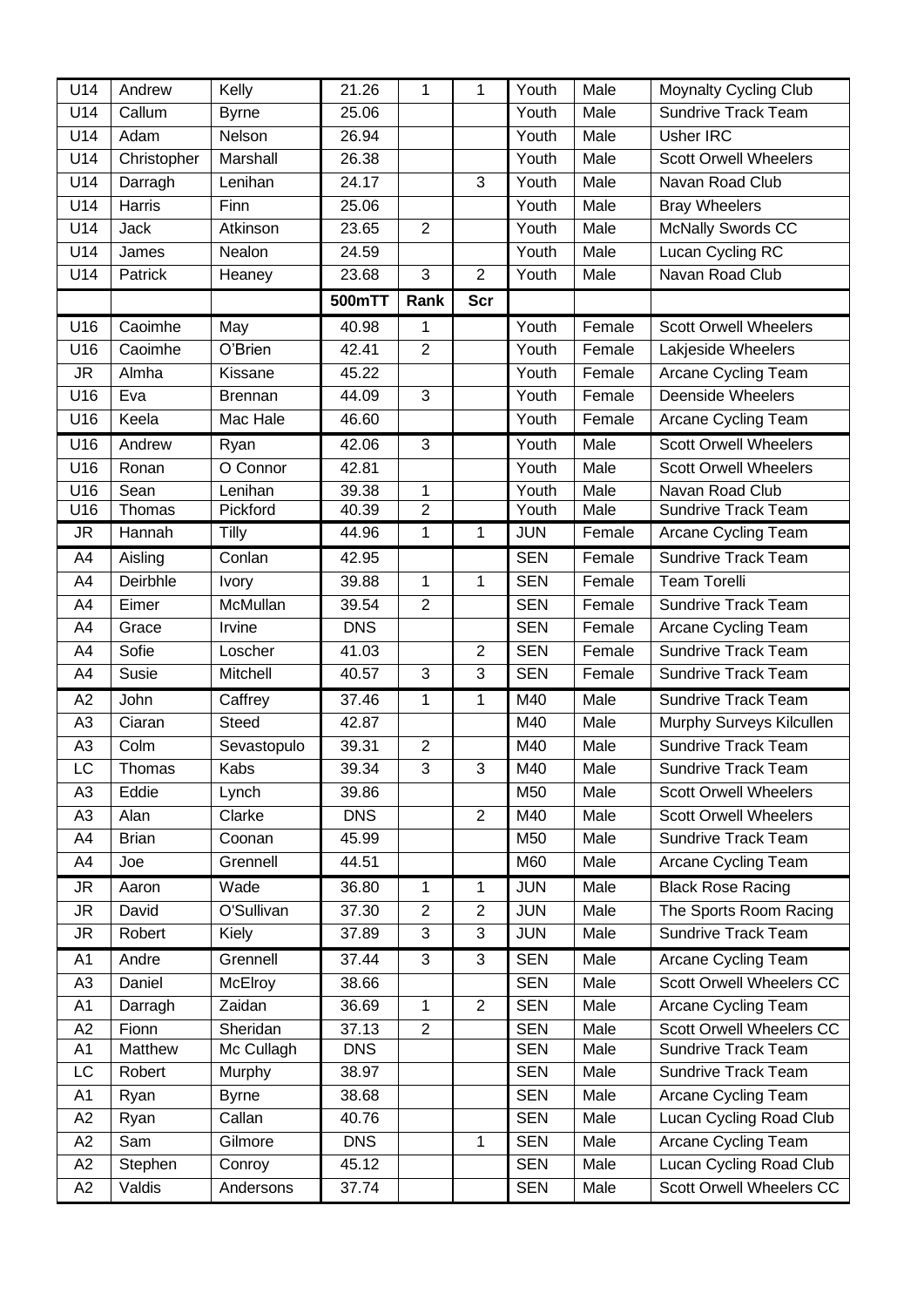| <b>Firstname</b> | <b>Surname</b> | Cat             |   | <b>100m TT</b> | <b>Scratch Race</b>        | <b>Club</b>                  |
|------------------|----------------|-----------------|---|----------------|----------------------------|------------------------------|
| Katie            | Reilly         | U <sub>12</sub> | F | 14.43 (1) G    | $3(1^{st}$ Girl)           | <b>Scott Orwell Wheelers</b> |
| Aine             | Reilly         | U <sub>10</sub> | F | 14.89 (2) G    | 7(2 <sup>nd</sup> Girl)    | <b>Scott Orwell Wheelers</b> |
| Callum           | <b>Byrne</b>   | U <sub>12</sub> | м | 11.72(1) B     | 6                          | <b>Sundrive Track Team</b>   |
| <b>Oisin</b>     | May            | U <sub>12</sub> | м | 11.83(2) B     | (1 <sup>st</sup> Boy)<br>1 | Un-Attached Leinster         |
| <b>Finn</b>      | Harris         | U <sub>12</sub> | м | 12.24(3) B     | (3 <sup>rd</sup> Boy)<br>4 | <b>Bray Wheelers</b>         |
| Noah             | Harris         | U <sub>10</sub> | м | 13.26 (4) B    | 5                          | <b>Bray Wheelers</b>         |
| James            | <b>Nealon</b>  | U12             | м | 13.91 (5) B    | 2 ( $2nd$ Boy)             | Lucan CRC                    |
| <b>Firstname</b> | <b>Surname</b> | Cat             |   | 250m TT        | <b>Scratch Race</b>        | Club                         |
| Andrew           | Kelly          | U14             | м | 21.12(1)       |                            | <b>Moynalty Cycling Club</b> |
| Andrew           | Ryan           | U <sub>14</sub> | м | 22.70(2)       | 3                          | <b>Scott Orwell Wheelers</b> |
| Eoghan           | Cooke          | U14             | м | 22.86(3)       | 2                          | South-East Road Club         |
| Ronan            | O Connor       | U <sub>14</sub> | м | 24.73 (4)      | 4                          | <b>Scott Orwell Wheelers</b> |
| <b>Firstname</b> | <b>Surname</b> | Cat             |   | 250/500m TT    | <b>Scratch Race</b>        | <b>Clubname</b>              |
| Caoimhe          | May            | U <sub>14</sub> | F | 21.99(1)       | 2 $(1st U14)$              | <b>Scott Orwell Wheelers</b> |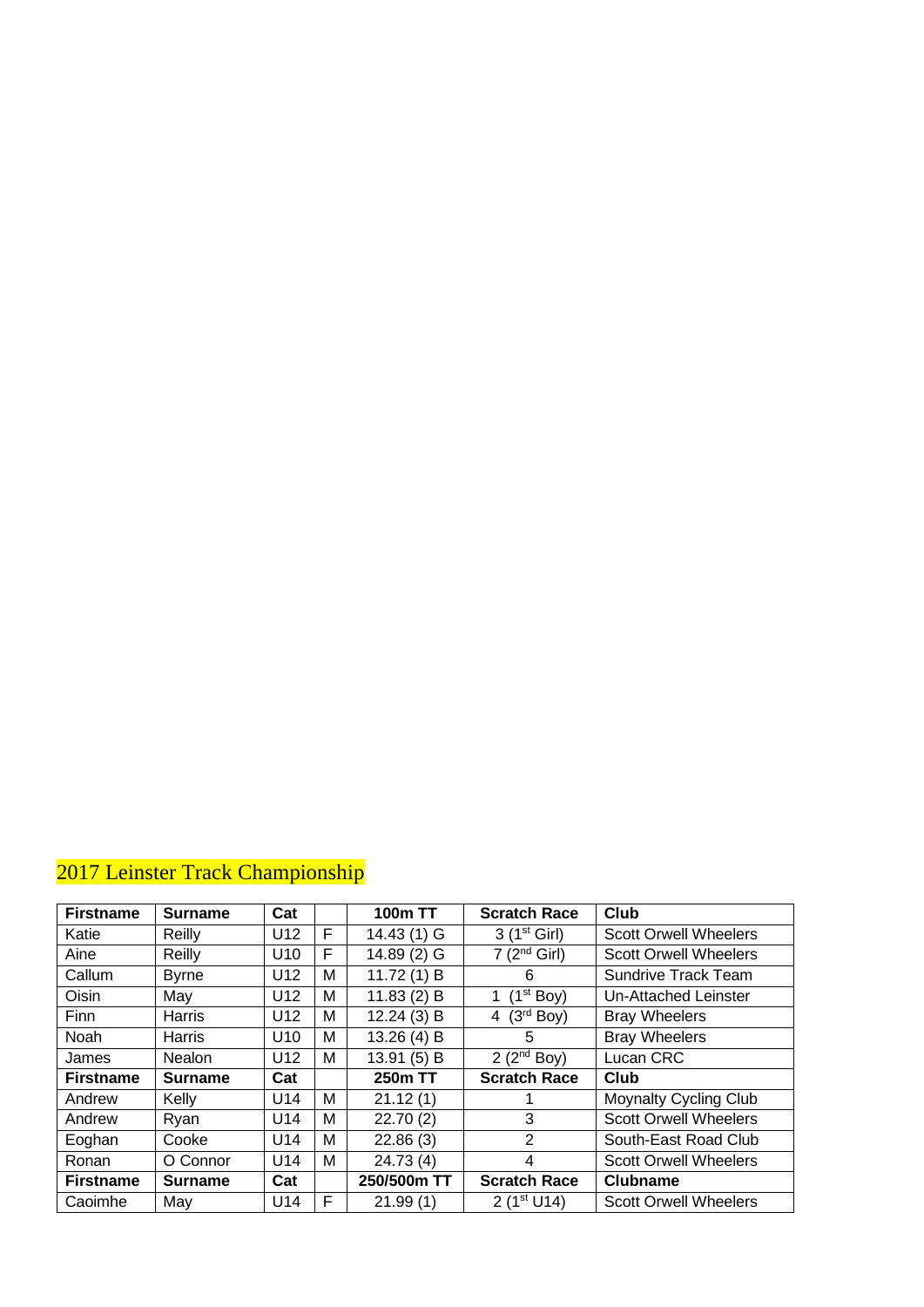| Aoife              | O Brien          | U14                      | $\mathsf F$    | 22.94(2)                 | $\frac{1}{4}$ (2 <sup>nd</sup> U14)  | Lakeside Wheelers                                 |
|--------------------|------------------|--------------------------|----------------|--------------------------|--------------------------------------|---------------------------------------------------|
| Olivia             | Cannon           | U14                      | F              | 25.45(3)                 | $\frac{1}{7}$ (3 <sup>rd</sup> U14)  | <b>Usher Irish Road Club</b>                      |
| Lara               | Gillespie        | U16                      | F              | 41.47(1)                 | $1(1^{st}$ U16)                      | <b>Scott Orwell Wheelers</b>                      |
| Caoimhe            | O Brien          | U16                      | $\overline{F}$ | 43.61(2)                 | $3(2^{nd}$ U16)                      | Lakeside Wheelers                                 |
| Hannah             | Tilly            | U16                      | $\overline{F}$ | 46.82 (3)                | 6 (3rd U16)                          | Arcane Cycling Team                               |
| Naomi              | Wade             | <b>JUN</b>               | $\mathsf F$    | 45.42 (1)                | $5(1^{st}$ Jun)                      | Lakeside Wheelers                                 |
| <b>Firstname</b>   | <b>Surname</b>   | Cat                      |                | 500m TT                  | <b>Scratch Race</b>                  | <b>Clubname</b>                                   |
| David              | O'Sullivan       | U16                      | M              | 37.11(1)                 | $\overline{2}$                       | Moynalty Cycling Club                             |
| Aaron              | Wade             | U16                      | M              | 38.87(2)                 | $\overline{3}$                       | Lakeside Wheelers                                 |
| Mark               | Smith            | U16                      | M              | 39.66(3)                 | $\overline{1}$                       | Moynalty Cycling Club                             |
| Thomas             | Pickford         | U16                      | M              | 41.10(4)                 | $\overline{6}$                       | <b>Sundrive Track Team</b>                        |
| Padraic            | Doolan           | U16                      | M              | 42.67(5)                 | $\overline{\mathbf{4}}$              | Acorn Road Club                                   |
| Luke               | Duff             | U16                      | M              | 46.11(6)                 | $\overline{7}$                       | <b>Sundrive Track Team</b>                        |
| Conor <sub>N</sub> | Farrell          | U16                      | M              | 46.50(7)                 | $\overline{5}$                       | Lakeside Wheelers                                 |
| Conor              | Goggin           | U16                      | M              | 50.31(8)                 | <b>DNS</b>                           | <b>Bray Wheelers</b>                              |
| <b>Firstname</b>   | <b>Surname</b>   | Cat                      |                | 500m TT                  | <b>Scratch Race</b>                  | <b>Club</b>                                       |
| Susie              | Mitchell         | <b>SEN</b>               | F              | 40.538 (1)               | $\overline{2}$                       | Sundrive Track Team                               |
| Sofie              | Loscher          | <b>SEN</b>               | $\overline{F}$ | 41.290 (2)               | $\overline{3}$                       | Sundrive Track Team                               |
| Jennifer           | Neenan           | <b>SEN</b>               | F              | 42.377(3)                | $\overline{5}$                       | <b>NRPT</b>                                       |
| Fiona              | Guihen           | <b>SEN</b>               | $\mathsf F$    | 43.146 (4)               | $\mathbf 1$                          | <b>Black Rose Racing</b>                          |
| Anne               | Coleman          | <b>SEN</b>               | $\mathsf F$    | 44.224 (5)               | $\overline{7}$                       | <b>Sundrive Track Team</b>                        |
| Aisling            | Conlan           | <b>SEN</b>               | F              | 44.682 (6)               | 6                                    | <b>Sundrive Track Team</b>                        |
| Rebecca            | Harris           | <b>SEN</b>               | F              | 45.230 (7)               | $\overline{DNS}$                     | <b>Bray Wheelers</b>                              |
| Róisín             | Kennedy          | <b>SEN</b>               | F              | <b>DNS</b>               | 4                                    | Arcane Cycling Team                               |
| <b>Firstname</b>   | <b>Surname</b>   | Cat                      |                | 500m TT                  | <b>Scratch Race</b>                  | Club                                              |
| Robert             | Kiely            | <b>JUN</b>               | M              | 39.052(1)                | $6(1^{st}$ Jun)                      | <b>Sundrive Track Team</b>                        |
| Dmitri             | Griffin          | <b>JUN</b>               | M              | 41.724 (2)               | $\overline{8}$ (2 <sup>nd</sup> Jun) | <b>Scott Orwell Wheelers</b>                      |
| John               | Caffrey          | M40                      | M              | 38.438 (1)               | 1                                    | Lucan CRC                                         |
| Sean               | Curtis           | M40                      | M              | 38.737 (2)               | $\overline{2}$                       | <b>Sundrive Track Team</b>                        |
| Eddie              | Lynch            | M50                      | M              | 38.983 (3)               | <b>DNS</b>                           | <b>Scott Orwell Wheelers</b>                      |
| <b>Brendan</b>     | Whelan           | M40                      | M              | 39.183 (4)               | 3                                    | Arcane Cycling Team                               |
| David              | Mullin           | M40                      | M              | 39.484 (5)               | $\overline{\mathbf{4}}$              | <b>Sundrive Track Team</b>                        |
| Gerry              | <b>Dollard</b>   | M40                      | M              | 41.706 (6)               | 5                                    | Sundrive Track Team                               |
| William            | Cannon           | M50                      | M              | 42.400 (7)               | 10                                   | <b>Usher Irish Road Club</b>                      |
| <b>Brian</b>       | Coonan           | M40                      | M              | 44.975 (8)               | $\overline{7}$                       | <b>Sundrive Track Team</b>                        |
| Phil               | Ormrod           | M60                      | M              | 45.497 (9)               | <b>DNS</b>                           | Un-Attached Leinster                              |
| David              | Tilly            | M <sub>50</sub>          | M              | 47.985 (10)              | 9                                    | Arcane Cycling Team                               |
| Paddy              | Wall             | M60                      | M              | 49.391 (11)              | <b>DNS</b>                           | Un-Attached Leinster                              |
| <b>Firstname</b>   | <b>Surname</b>   | Cat                      |                | 500m TT                  | <b>Scratch Race</b>                  | Club                                              |
| Anthony            | <b>Mairs</b>     | <b>SEN</b>               | M              | 34.726 (1)               | <b>DNS</b>                           | Arcane Cycling Team                               |
| Robert             | Deegan           | <b>SEN</b>               | M              | 36.743(2)                | <b>DNS</b>                           | Arcane Cycling Team                               |
| Darragh            | Zaidan           | <b>SEN</b>               | M              | 36.839(3)                | 1                                    | Arcane Cycling Team                               |
| Fionn              | Sheridan         | <b>SEN</b>               | M              | 37.509 (4)               | 6                                    | <b>Scott Orwell Wheelers</b>                      |
| Kyle               | Crotty           | <b>SEN</b>               | M              | 38.234 (5)               | 10                                   | Arcane Cycling Team                               |
| David              | Swift            | <b>SEN</b>               | M              | 38.594 (6)               | <b>DNF</b>                           | <b>Scott Orwell Wheelers</b>                      |
| Freddie            | <b>Stevens</b>   | <b>SEN</b>               | M              | 39.000 (7)               | 5                                    | <b>Scott Orwell Wheelers</b>                      |
| Conor              | Murnane          | <b>SEN</b>               | M              | 39.049 (8)               | $\overline{\mathbf{4}}$              | <b>UCD Cycling Club</b>                           |
| Ryan               | <b>Byrne</b>     | <b>SEN</b>               | M              | 39.529 (9)               | $\overline{7}$                       | Arcane Cycling Team                               |
| Daniel             | McElroy          | <b>SEN</b>               | M              | 40.629 (10)              | 11                                   | <b>Scott Orwell Wheelers</b>                      |
| Ross               | Collins          | <b>SEN</b>               | M              | 42.146 (11)              | $\overline{2}$                       | McNally Swords CC                                 |
| Malcolm            | Goggin           | <b>SEN</b>               | M              | 42.238 (12)              | <b>DNS</b>                           | <b>Bray Wheelers</b>                              |
| <b>Brian</b>       | Harris           | <b>SEN</b>               | M              | 42.485 (13)              | <b>DNS</b>                           | <b>Bray Wheelers</b>                              |
| Andre              |                  |                          |                |                          |                                      |                                                   |
|                    | Grennell         | <b>SEN</b>               | M              | DQ                       | 8                                    | Arcane Cycling Team                               |
| Richard<br>Sam     | Grant<br>Gilmore | <b>SEN</b><br><b>SEN</b> | M<br>M         | <b>DNS</b><br><b>DNS</b> | 9<br>3                               | <b>Sundrive Track Team</b><br>Arcane Cycling Team |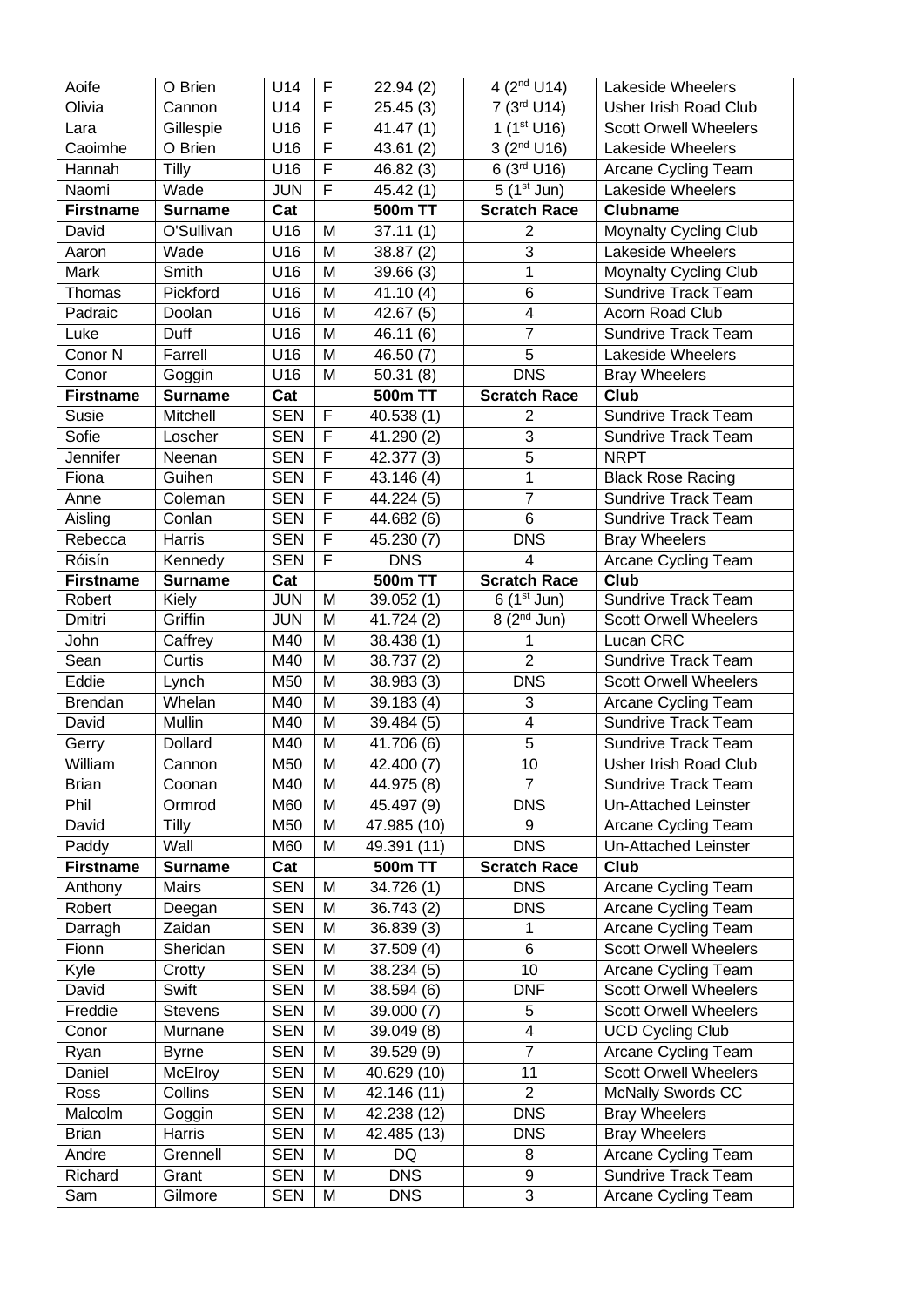| <b>U12 Boys Scratch</b> |                            |               |               |
|-------------------------|----------------------------|---------------|---------------|
| <b>Finn Harris</b>      | <b>Bray Wheelers</b>       | 1             | Gold          |
| <b>Noah Harris</b>      | <b>Bray Wheelers</b>       | $\mathcal{P}$ | Silver        |
| Callum Byrne            | <b>Sundrive Track Team</b> | 3             | <b>Bronze</b> |
|                         |                            |               |               |
| U12 Boys 100mTT         |                            |               |               |
| <b>Finn Harris</b>      | <b>Bray Wheelers</b>       | 12.16         | Gold          |
| Oisin May               | Unattached                 | 12.37         | Silver        |
| Callum Byrne            | <b>Sundrive Track Team</b> | 12.46         | <b>Bronze</b> |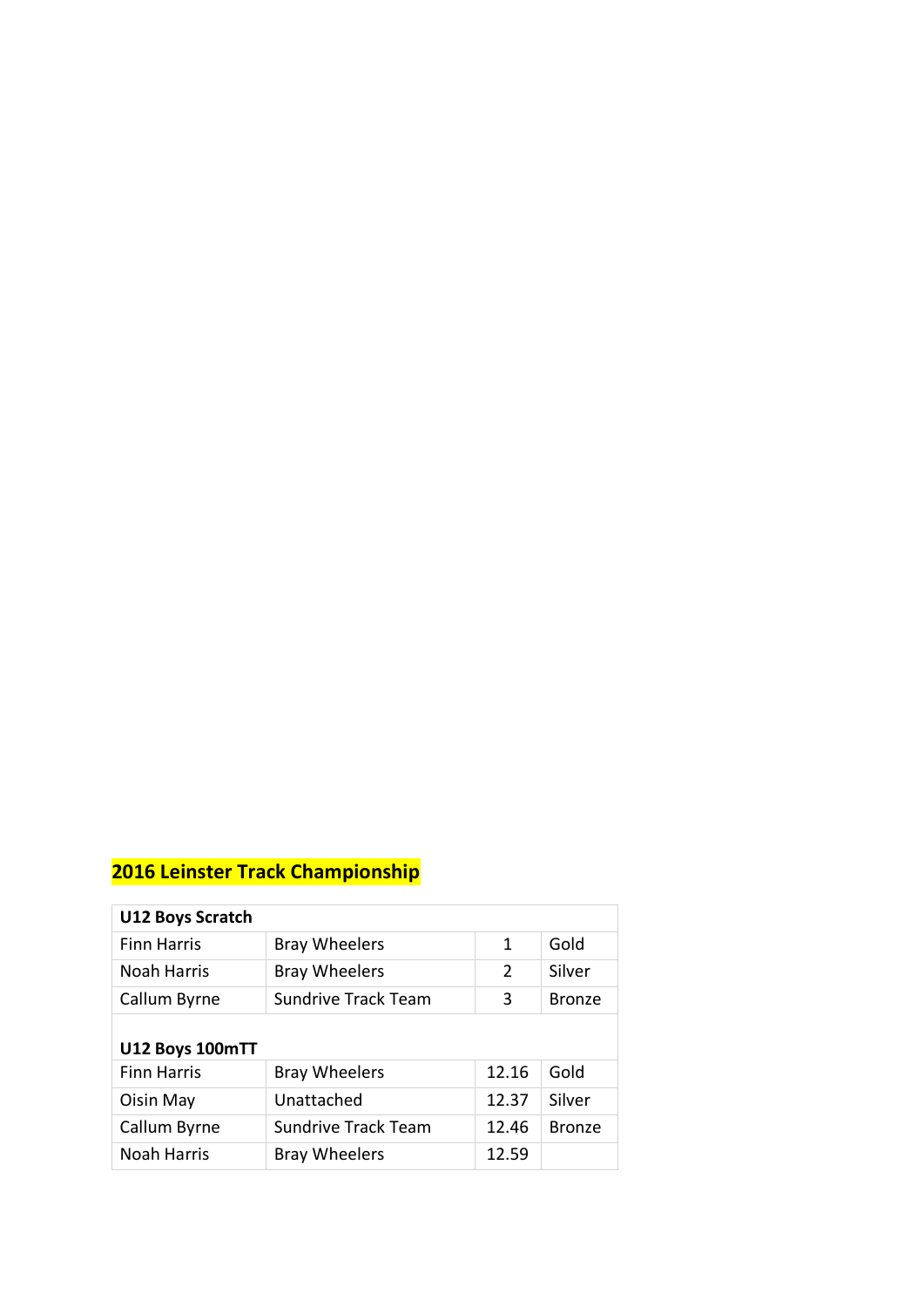| <b>Bray Wheelers</b>       | 1              | Gold          |
|----------------------------|----------------|---------------|
| <b>Bray Wheelers</b>       | $\overline{2}$ | Silver        |
|                            |                |               |
| Lakeside Wheelers CC       | 1              | Gold          |
| <b>Sundrive Track Team</b> | 2              | Silver        |
| <b>Sundrive Track Team</b> | 3              | <b>Bronze</b> |
|                            |                |               |
| Lakeside Wheelers CC       | 12.54          | Gold          |
| <b>Sundrive Track Team</b> | 13.16          | Silver        |
| <b>Bray Wheelers</b>       | 13.50          | <b>Bronze</b> |
| <b>Sundrive Track Team</b> | 13.88          |               |
| Sundrive Track Team        | 14.25          |               |
| <b>Bray Wheelers</b>       | 14.28          |               |
|                            |                |               |

| <b>U14 Boys Scratch</b> |                                |       |        |  |
|-------------------------|--------------------------------|-------|--------|--|
| <b>Thomas Pickford</b>  | <b>Bray Wheelers</b>           | 1     | Gold   |  |
| <b>Tadhg Fitzsimons</b> | Scott - Orwell<br>Wheelers     | 2     | Silver |  |
| U14 Boys 250mTT         |                                |       |        |  |
| <b>Thomas Pickford</b>  | <b>Bray Wheelers</b>           | 21.94 | Gold   |  |
| <b>Tadhg Fitzsimons</b> | <b>Scott - Orwell Wheelers</b> | 25.00 | Silver |  |

| <b>U14 Girls Scratch</b> |                         |       |               |  |
|--------------------------|-------------------------|-------|---------------|--|
| Caoimhe O Brien          | Lakeside Wheelers CC    | 1     | Gold          |  |
| Caoimhe May              | Scott - Orwell Wheelers | 2     | Silver        |  |
| Eva Brennan              | Deenside Wheelers       | 3     | <b>Bronze</b> |  |
| U14 Girls 250mTT         |                         |       |               |  |
| Caoimhe May              | Scott - Orwell Wheelers | 23.41 | Gold          |  |
| Caoimhe O Brien          | Lakeside Wheelers CC    | 23.50 | Silver        |  |
| Eva Brennan              | Deenside Wheelers       | 24.70 | <b>Bronze</b> |  |

| <b>U16 Boys Scratch</b> |                              |   |               |
|-------------------------|------------------------------|---|---------------|
| David O'Sullivan        | <b>Moynalty Cycling Club</b> |   | Gold          |
| Aaron Wade              | Lakeside Wheelers CC         |   | Silver        |
| <b>Ronan Fanning</b>    | Scott - Orwell Wheelers      | 3 | <b>Bronze</b> |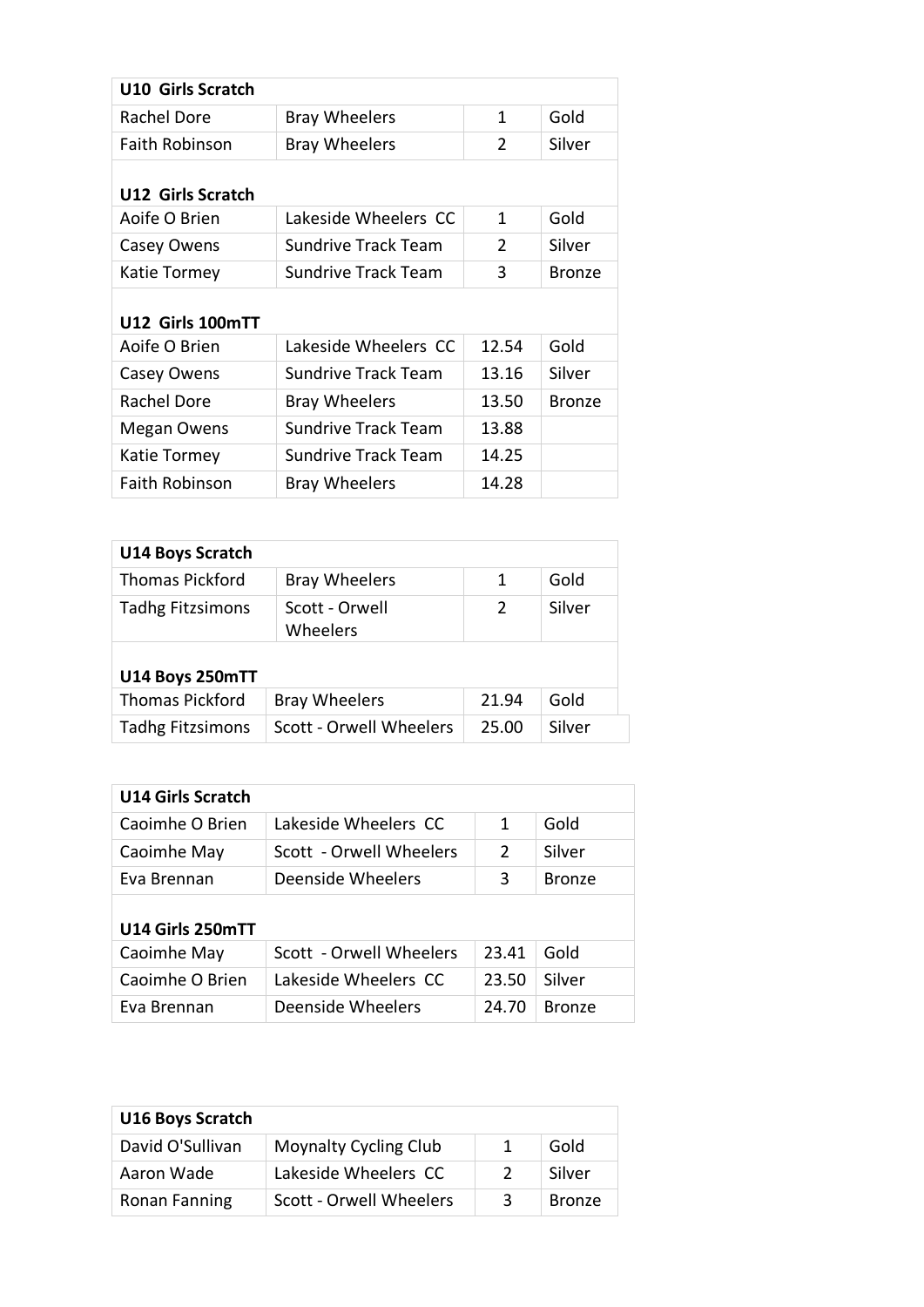| <b>U16 Girls Scratch</b> |                      |      |  |
|--------------------------|----------------------|------|--|
| Hannah Tilly             | <b>Bray Wheelers</b> | Gold |  |

| <b>U16 Boys 500m TT</b> |                              |       |               |  |
|-------------------------|------------------------------|-------|---------------|--|
| Aaron Wade              | Lakeside Wheelers CC         | 39.09 | Gold          |  |
| David O'Sullivan        | <b>Moynalty Cycling Club</b> | 39.88 | Silver        |  |
| <b>Ronan Fanning</b>    | Scott - Orwell Wheelers      | 40.64 | <b>Bronze</b> |  |
| Dmitri Griffin          | Scott - Orwell Wheelers      | 41.68 |               |  |
| Luke Duff               | <b>Sundrive Track Team</b>   | 47.10 |               |  |
| U16 Girls 500m TT       |                              |       |               |  |
| Hannah Tilly            | <b>Bray Wheelers</b>         | 51.29 | Gold          |  |

| <b>Junior Men Scratch</b> |                         |               |               |
|---------------------------|-------------------------|---------------|---------------|
| Jb Murphy                 | <b>Murphy Surveys</b>   | 1             | Gold          |
| Sean Murnane              | Scott - Orwell Wheelers | $\mathcal{P}$ | Silver        |
| Andre Grennell            | Arcane Cycling Team     | 3             | <b>Bronze</b> |
| <b>Junior Men 500m TT</b> |                         |               |               |
|                           |                         |               |               |
| Jb Murphy                 | <b>Murphy Surveys</b>   | 39.22         | Gold          |
| Andre Grennell            | Arcane Cycling Team     | 39.66         | Silver        |
| Sean Murnane              | Scott - Orwell Wheelers | 39.76         | <b>Bronze</b> |

| <b>Senior Women Scratch</b> |                            |               |      |  |
|-----------------------------|----------------------------|---------------|------|--|
| <b>Autumn Collins</b>       | <b>Starley Racing</b>      | 1             |      |  |
| Orla Hendron                | Scott – Orwell Wheelers    | $\mathcal{P}$ |      |  |
| Sofie Loscher               | Sundrive Track Team        | 3             |      |  |
| <b>Junior Women Scratch</b> |                            |               |      |  |
| <b>Beatrice Kelly</b>       | <b>Sundrive Track Team</b> |               | Gold |  |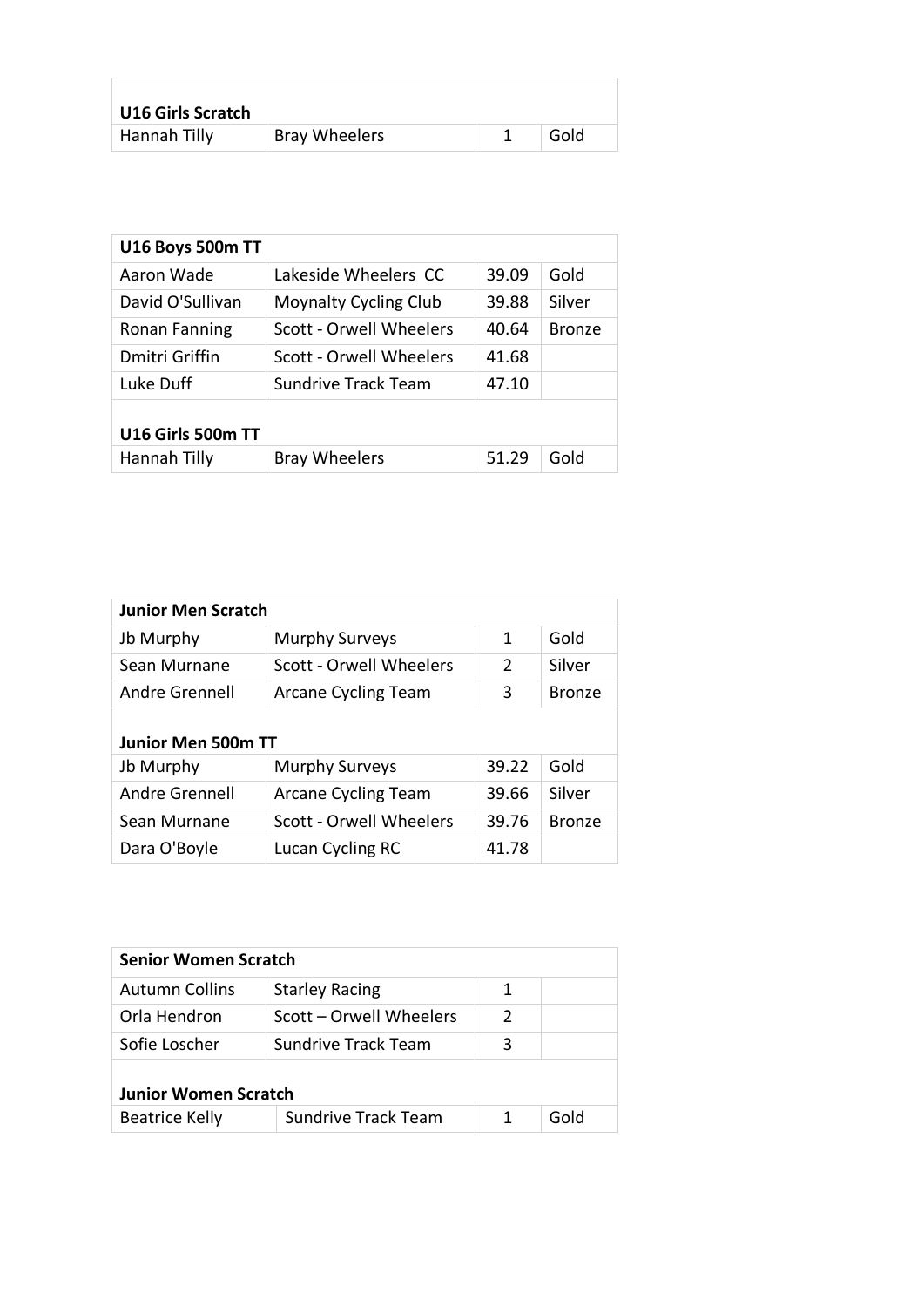| Senior Women 500m TT        |                                |       |               |
|-----------------------------|--------------------------------|-------|---------------|
| Deirbhle Ivory              | <b>Bray Wheelers</b>           | 41.90 | Gold          |
| Sofie Loscher               | Sundrive Track Team            | 42.25 | Silver        |
| <b>Autumn Collins</b>       | <b>Starley Racing</b>          | 42.34 | <b>Bronze</b> |
| Orla Hendron                | Scott – Orwell Wheelers        | 42.53 |               |
| Naoise Sheridan             | <b>Scott - Orwell Wheelers</b> | 44.37 |               |
| <b>Junior Women 500m TT</b> |                                |       |               |
| <b>Beatrice Kelly</b>       | <b>Sundrive Track Team</b>     | 43.90 | Gold          |

| Veteran Men Scratch    |                            |               |               |  |
|------------------------|----------------------------|---------------|---------------|--|
| Sean Curtis            | Sundrive Track Team        | 1             | Gold          |  |
| John Caffrey           | Lucan Cycling Club         | $\mathcal{P}$ | Silver        |  |
| Jason Howick           | <b>Bray Wheelers</b>       | 3             | <b>Bronze</b> |  |
| Veteran Men 500m TT    |                            |               |               |  |
| John Caffrey           | Lucan Cycling Club         | 36.90         | Gold          |  |
| <b>Stephen McNally</b> | Scott – Orwell Wheelers    | 37.31         | Silver        |  |
| Jason Howick           | <b>Bray Wheelers</b>       | 38.20         | <b>Bronze</b> |  |
| Liam Collins           | <b>Arcane Cycling Team</b> | 38.27         |               |  |
| Sean Curtis            | Sundrive Track Team        | 38.45         |               |  |
| Brendan Whelan         | <b>Arcane Cycling Team</b> | 38.91         |               |  |
| Eddie Lynch            | Scott - Orwell Wheelers    | 39.78         |               |  |
| <b>Brian Coonan</b>    | Naas Cycling Club          | 44.70         |               |  |

| <b>Senior Men Scratch</b> |                         |               |               |
|---------------------------|-------------------------|---------------|---------------|
| Oisin Hogan               | Sundrive Track Team     |               | Gold          |
| Conor Murnane             | Scott - Orwell Wheelers | $\mathcal{P}$ | Silver        |
| Martin Rice               | Sundrive Track Team     | ર             | <b>Bronze</b> |
|                           |                         |               |               |

# **Senior Men 500m TT**

| <b>Anthony Mairs</b>  | Arcane Cycling Team        | 34.34 | Gold          |
|-----------------------|----------------------------|-------|---------------|
| Oisin Hogan           | <b>Sundrive Track Team</b> | 37.22 | Silver        |
| David Swift           | Scott - Orwell Wheelers    | 38.37 | <b>Bronze</b> |
| <b>Conor Murnane</b>  | Scott - Orwell Wheelers    | 38.72 |               |
| <b>Billie Crosbie</b> | <b>Sundrive Track Team</b> | 38.85 |               |
| <b>Martin Rice</b>    | <b>Sundrive Track Team</b> | 38.94 |               |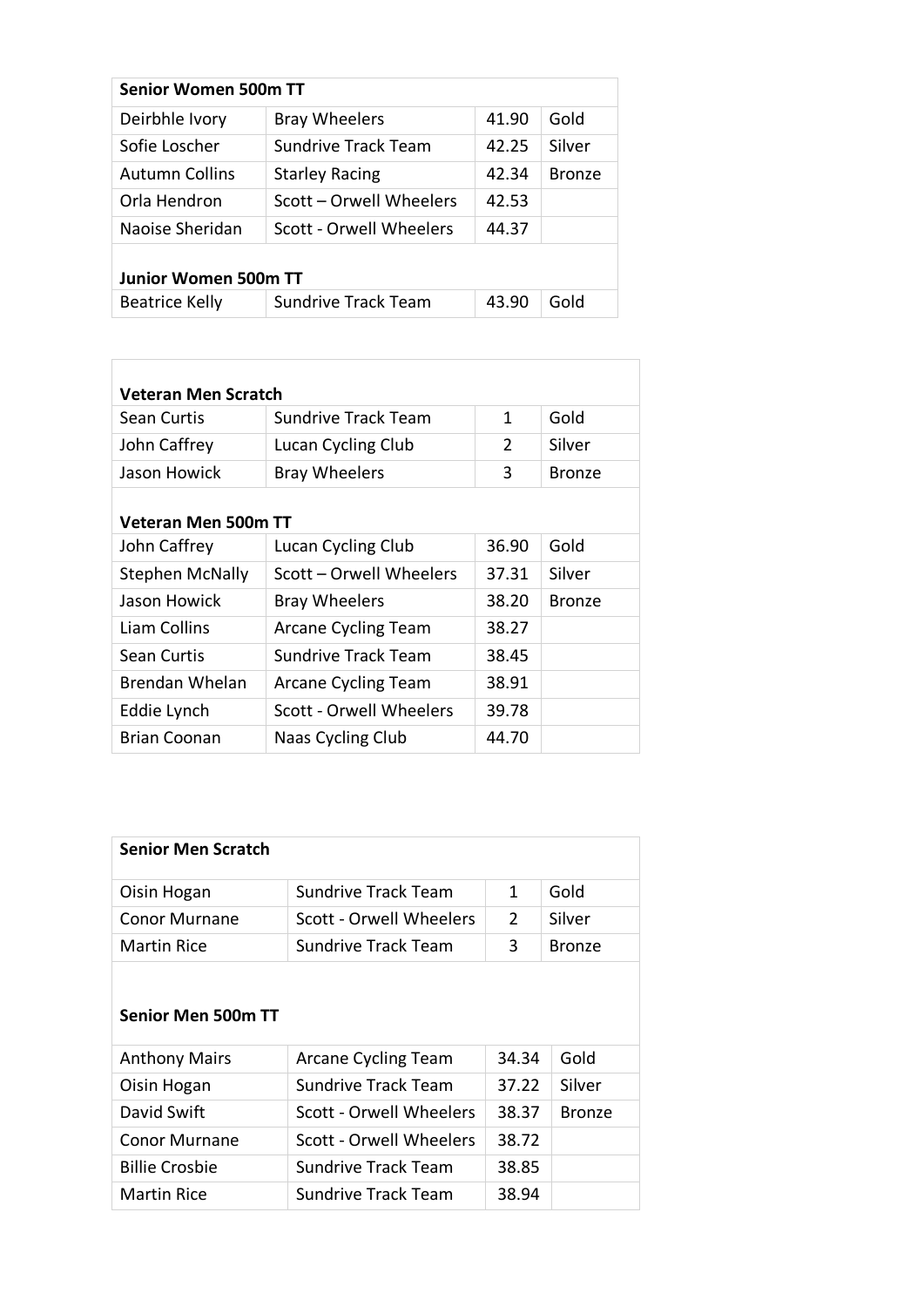| Marc O' Brien            | <b>Arcane Cycling Team</b> | 39.15 |  |
|--------------------------|----------------------------|-------|--|
| Jude Balsamo             | <b>Blanch Wheelies CC</b>  | 39.34 |  |
| <b>Matthew McCullagh</b> | <b>Sundrive Track Team</b> | 39.53 |  |
| David Coyle              | <b>UCD Cycling Club</b>    | 39.90 |  |
| Sam Gilmore              | <b>Arcane Cycling Team</b> | 40.28 |  |
| Thomas Scanlon           | Scott - Orwell Wheelers    | 41.78 |  |

| 11.33 Gold             |
|------------------------|
| 12.39 Silver           |
| 12.52<br><b>Bronze</b> |
| 13.03                  |
| 13.75                  |
|                        |
| Gold                   |
| Silver                 |
| <b>Bronze</b>          |
|                        |
| 21.94 Gold             |
| 23.14 Silver           |
| 27.39 Bronze           |
|                        |
| Gold                   |
| Silver                 |
| <b>Bronze</b>          |
|                        |
| Gold<br>25.89          |
|                        |
| 39.65                  |
| 42.27                  |
| 42.77                  |
| 45.27                  |
|                        |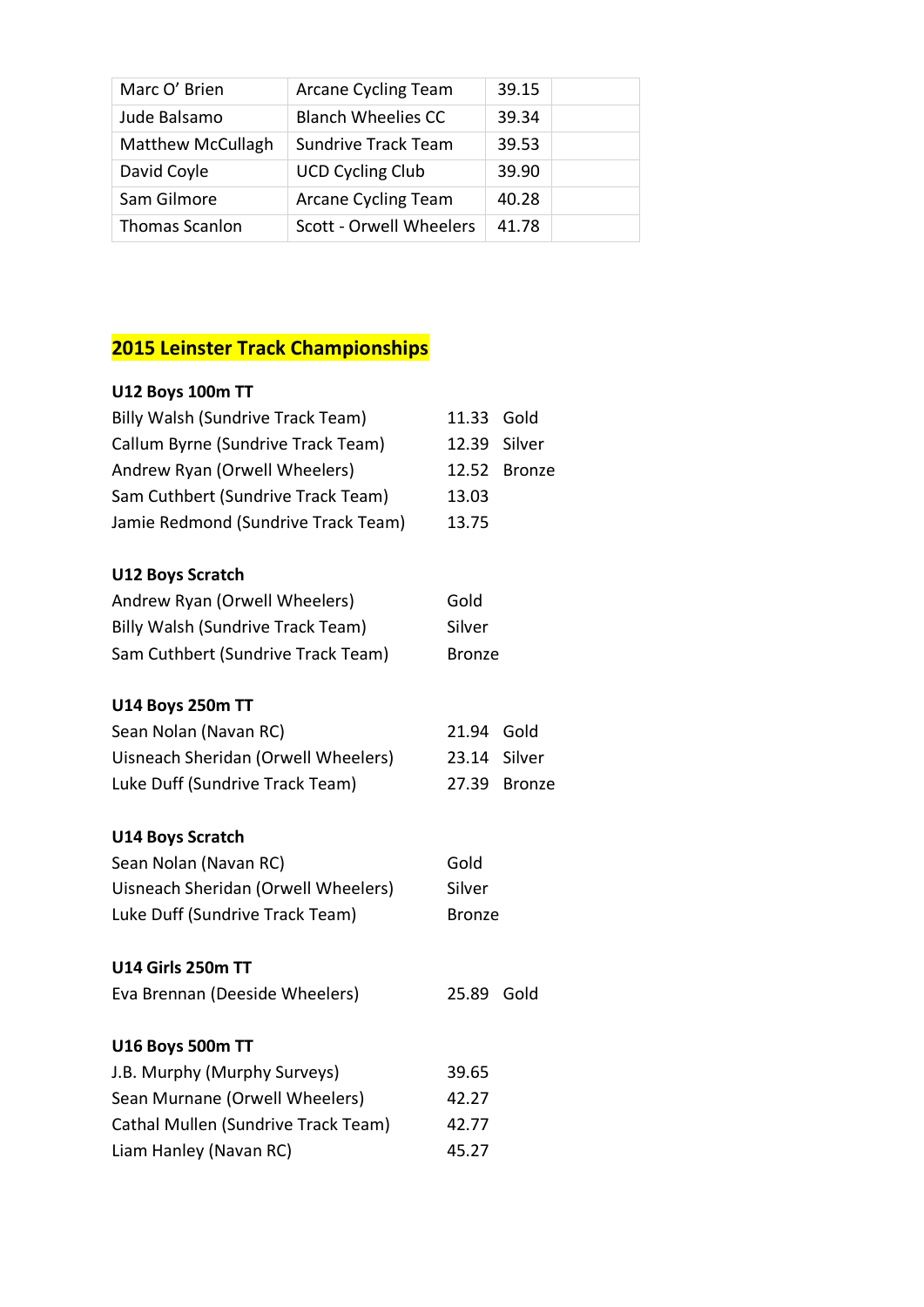| <b>U16 Boys Scratch</b>              |               |               |
|--------------------------------------|---------------|---------------|
| J.B. Murphy (Murphy Surveys)         | Gold          |               |
| Sean Murnane (Orwell Wheelers)       | Silver        |               |
| Liam Hanley (Navan RC)               | <b>Bronze</b> |               |
| U16 Women 500m TT                    |               |               |
| Naoimi Wade (Lakeside wheelers)      | 44.53         | Gold          |
| <b>Junior Women 500m TT</b>          |               |               |
| Deirbhle Ivory (Bray Wheelers)       | 42.94 Gold    |               |
| Jenny Neenan (NRPT)                  | 44.53         | Silver        |
| Grainne Hanley (Sundrive Track Team) |               | 46.48 Bronze  |
| <b>Junior Women Scratch</b>          |               |               |
| Jenny Neenan (NRPT)                  | Gold          |               |
| Grainne Hanley (Sundrive Track Team) | Silver        |               |
| Deirbhle Ivory (Bray Wheelers)       | <b>Bronze</b> |               |
| <b>Senior Women 500m TT</b>          |               |               |
| Susie Mitchell (Sundrive Track Team) | 39.29 Gold    |               |
| Eve McCrystal (Garda CC)             |               | 40.86 Silver  |
| Orla Hendron (Orwell Wheelers)       |               | 41.88 Bronze  |
| Sofie Loscher (Sundrive Track Team)  | 43.57         |               |
| Roisin Kennedy (Arcane Adamstown)    | 46.22         |               |
| <b>Senior Women Scratch</b>          |               |               |
| Eve McCrystal (Garda CC)             | Gold          |               |
| Susie Mitchell (Sundrive Track Team) | Silver        |               |
| Orla Hendron (Orwell Wheelers)       | <b>Bronze</b> |               |
| <b>Junior Men 500m TT</b>            |               |               |
| Alex Curtis (Dublin Wheelers)        | 39.26         | Gold          |
| Conor Murnane (Orwell Wheelers)      | 39.28         | Silver        |
| Cian Sutcliffe (Lucan CRT)           | 40.41         | <b>Bronze</b> |
| Andre Grennell (Arcane Adamstown)    | 40.64         |               |
| Sam Gilmore (Bray Wheelers)          | 41.01         |               |
| <b>Junior Men Scratch</b>            |               |               |
| Conor Murnane (Orwell Wheelers)      | Gold          |               |
| Alex Curtis (Dublin Wheelers)        | Silver        |               |
| Sam Gilmore (Bray Wheelers)          | <b>Bronze</b> |               |
| <b>Veteran Men 500m TT</b>           |               |               |
| John Caffrey (Lucan CRT)             | 37.45         | Gold          |
| Brendan Whelan (Arcane Adamstown)    | 38.81         | Silver        |
| David Mullin (Sundrive Track Team)   | 40.29         | <b>Bronze</b> |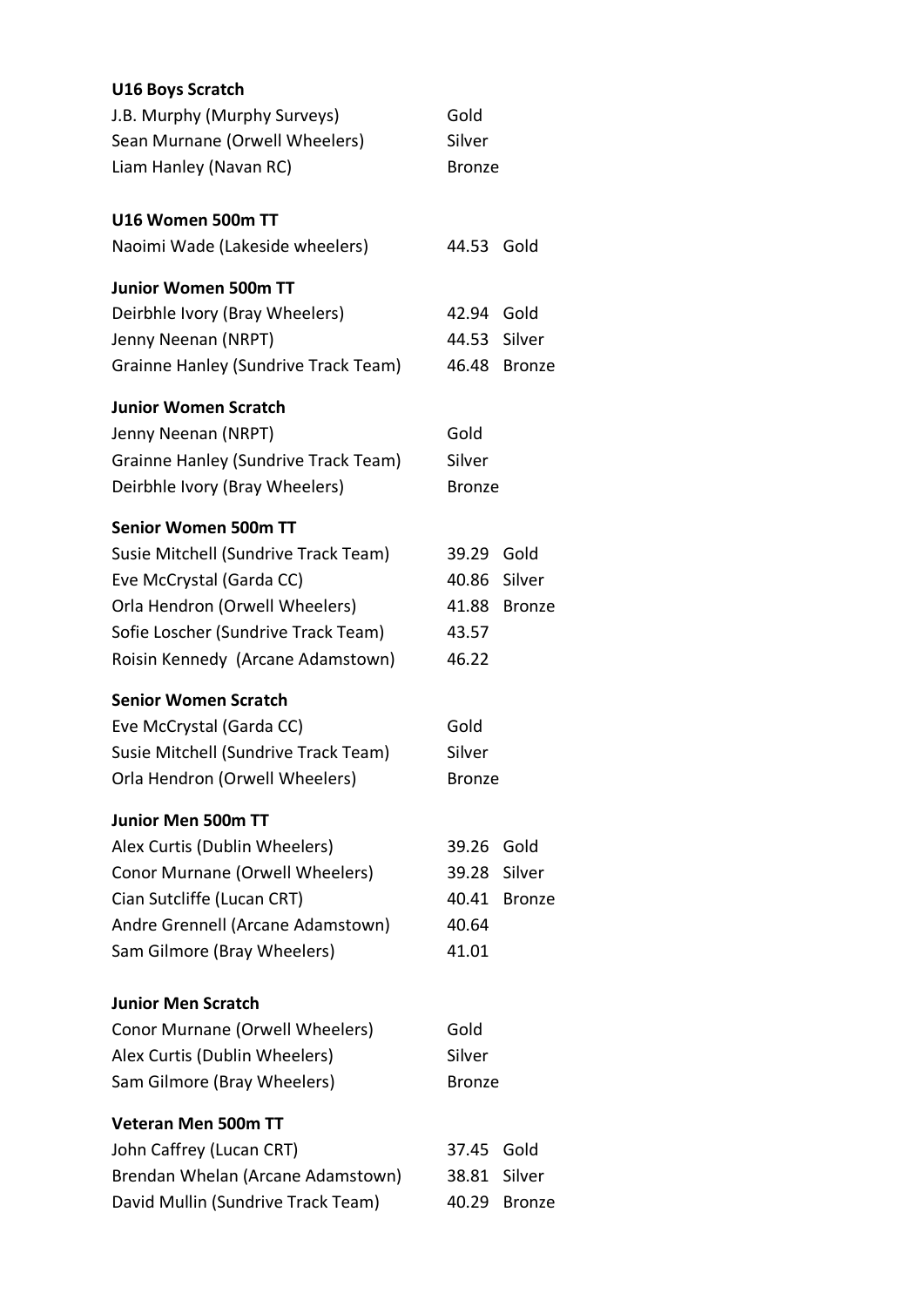| Fergus Whelan (Arcane Adamstown)   | 40.51                               |
|------------------------------------|-------------------------------------|
| Mark Kiernan (Murphy Surveys)      | 40.51                               |
| Brian Coonan (Naas)                | 43.36                               |
| Paul O'Connell (Usher)             | 43.58                               |
| Phil Ormrod (IVCA)                 | 44.57                               |
| Paul Atkinson (Swords CC)          | 45.03                               |
| <b>Veteran Men Scratch</b>         |                                     |
| John Caffrey (Lucan CRT)           | Gold                                |
| Brendan Whelan (Arcane Adamstown)  | Silver                              |
| Mark Kiernan (Murphy Surveys)      | <b>Bronze</b>                       |
| <b>Senior Men 500m TT</b>          |                                     |
| Tony Mairs (Arcane Adamstown)      | * New Outdoor Record<br>34.51* Gold |
| Eamonn Byrne (Sundrive Track Team) | 35.35 Silver                        |
| John Lynch (Murphy Surveys)        | 37.29<br><b>Bronze</b>              |
| Eoin Morten (UCD)                  | 37.67                               |
| Terry O'Malley (UCD)               | 40.83                               |
| <b>Senior Men Scratch</b>          |                                     |
| John Lynch (Murphy Surveys)        | Gold                                |
| Eoin Morten (UCD)                  | Silver                              |
| Eamonn Byrne (Sundrive Track Team) | <b>Bronze</b>                       |

**\_\_\_\_\_\_\_\_\_\_\_\_\_\_\_\_\_\_\_\_\_\_\_\_\_\_\_\_\_\_\_\_\_\_\_\_\_\_\_\_\_\_\_\_\_\_\_\_\_\_\_\_\_\_\_\_\_\_\_\_\_\_\_\_\_\_\_\_\_\_\_\_\_\_\_**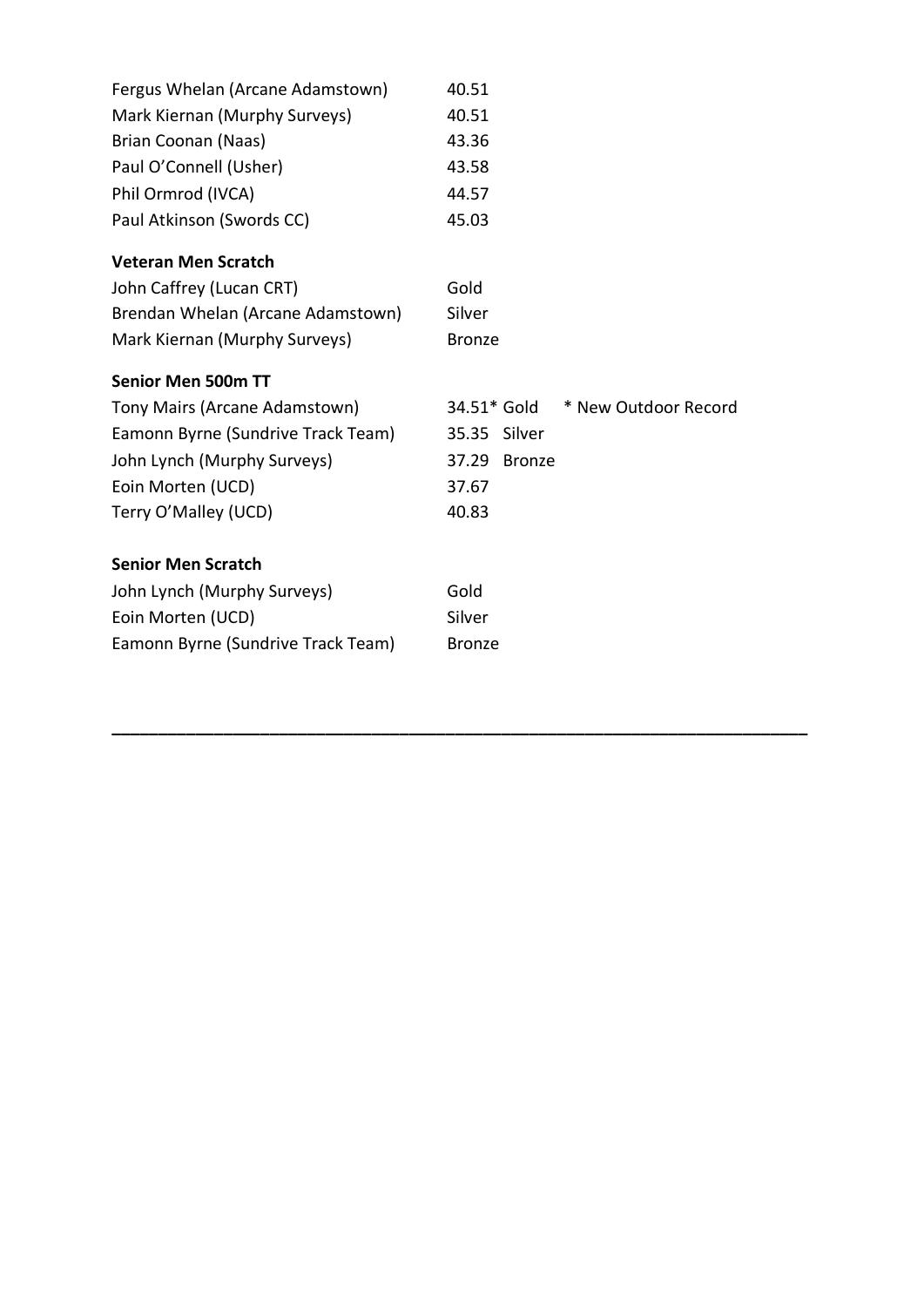| <b>Under 12 Girls</b>  | Club                       | 100m  | Rank           | <b>Scratch</b> |
|------------------------|----------------------------|-------|----------------|----------------|
| Caoimhe May            | Un-attached                | 12.37 | 1              | 1              |
| Amy Martin             | Bray Wheelers CC           | 12.66 | $\overline{2}$ | $\overline{2}$ |
| Florentine Ryan        | <b>Sundrive Track Team</b> | 14.57 | 3              | 3              |
|                        |                            |       |                |                |
| <b>Under 14 Girls</b>  | <b>Club</b>                | 100m  | Rank           | <b>Scratch</b> |
| Adelina Ryan           | <b>Sundrive Track Team</b> | 13.39 | 1              | 1              |
| <b>Under 10 Boys</b>   | <b>Club</b>                | 100m  | Rank           | <b>Scratch</b> |
| Calum Byrne            | <b>Sundrive Track Team</b> | 13.02 | $\mathbf 1$    | $\mathbf 1$    |
| <b>Under 12 Boys</b>   | <b>Club</b>                | 100m  | <b>Rank</b>    | <b>Scratch</b> |
| <b>Billy Walsh</b>     | <b>Sundrive Track Team</b> | 11.97 | $\mathbf{1}$   | $\overline{2}$ |
| <b>Thomas Pickford</b> | Bray Wheelers CC           | 12.55 | $\overline{2}$ | $\mathbf{1}$   |
| Ben Whelan             | Arcane Adamstown           | 12.67 | 3              | 4              |
| <b>Ben Mitchell</b>    | <b>Sundrive Track Team</b> | 12.86 | 4              | 3              |
| <b>Under 14 Boys</b>   | <b>Club</b>                | 250m  | Rank           | <b>Scratch</b> |
|                        |                            |       |                |                |
| Ryan Whelan            | Arcane Adamstown           | 21.66 | 1              | 1              |
| Cian May               | Lucan CRC                  | 23.12 | $\overline{2}$ | $\overline{2}$ |
| Aaron Wade             | Lakeside Wheelers CC       | 24.27 | 3              | 5              |
| Liam Hanley            | Navan Road Club            | 24.45 | 4              | 3              |
| Uisneach Sheridan      | Orwell Wheelers CC         | 25.59 | 5              | 4              |
| <b>Under 16 Girls</b>  | <b>Club</b>                | 500m  | Rank           | <b>Scratch</b> |
| Jennifer Neenan        | <b>Usher IRC</b>           | 44.19 | 1              | 1              |
| Naomi Wade             | Lakeside Wheelers CC       | 47.57 | $\overline{2}$ | $\overline{2}$ |
| <b>Junior Women</b>    | Club                       | 500m  | Rank           | <b>Scratch</b> |
| Deirbhle Ivory         | Bray Wheelers CC           | 42.92 | $\mathbf{1}$   | 3              |
| Naoise Sheridan        | <b>Orwell Wheelers CC</b>  | 43.53 | $\overline{2}$ | 1              |
| <b>Grainne Hanley</b>  | Navan Road Club            | 47.46 | 3              | $\overline{2}$ |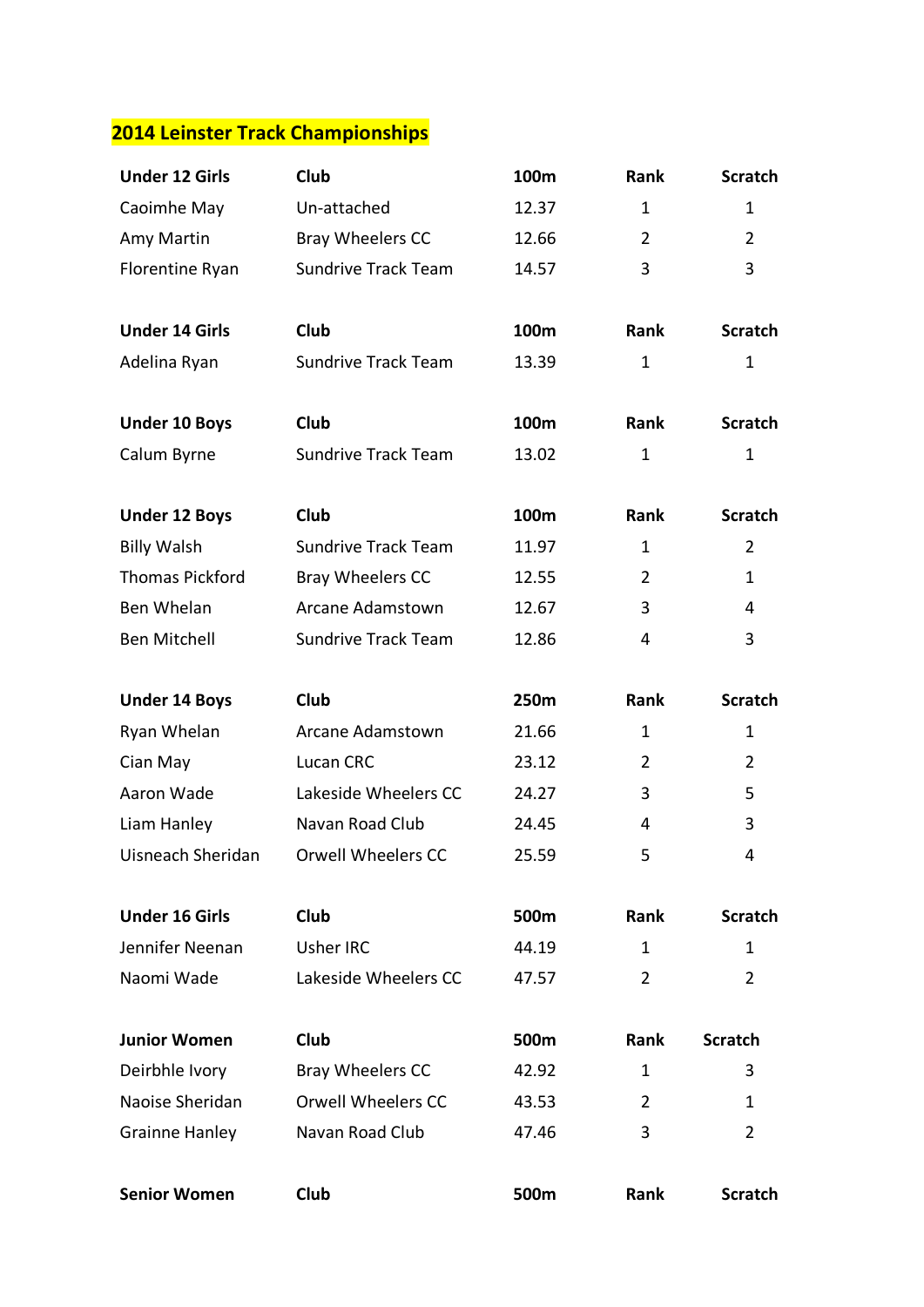| <b>Susie Mitchell</b>  | <b>Sundrive Track Team</b> | 40.03 | $\mathbf{1}$   | 1              |
|------------------------|----------------------------|-------|----------------|----------------|
| Orla Hendron           | <b>Orwell Wheelers CC</b>  | 42.40 | $\overline{2}$ | $\overline{2}$ |
| Kayleigh Gibbons       | <b>Sundrive Track Team</b> | 44.20 | 3              |                |
| Jane Martin            | Bray Wheelers CC           | 44.32 | 4              |                |
| Roisin Kennedy         | Arcane Adamstown           | 44.65 | 5              | 3              |
| <b>Rachel Withers</b>  | Arcane Adamstown           | 46.29 | 6              | 4              |
| Finola Lawlor          | Arcane Adamstown           | 46.87 | 7              |                |
| <b>Under 16 Boys</b>   | Club                       | 500m  | Rank           | <b>Scratch</b> |
| Adam Stenson           | Lucan CRC                  | 40.46 | $\mathbf{1}$   | 1              |
| <b>Cathal Mullen</b>   | <b>Sundrive Track Team</b> | 43.69 | $\overline{2}$ | $\overline{2}$ |
| Sean Murnane           | <b>Orwell Wheelers</b>     | 44.38 | 3              | 3              |
| <b>Junior Men</b>      | <b>Club</b>                | 500m  | <b>Rank</b>    | <b>Scratch</b> |
| <b>Barry Talt</b>      | <b>Murphy Surveys</b>      | 37.45 | $\mathbf{1}$   | $\mathbf{1}$   |
| <b>Harry Brooks</b>    | Bray Wheelers CC           | 39.55 | $\overline{2}$ | 3              |
| <b>Edward Kearns</b>   | Bray Wheelers CC           | 39.75 | 3              | $\overline{2}$ |
| Joe Benson             | <b>Sundrive Track Team</b> | 39.79 | 4              |                |
| <b>Conor Murnane</b>   | <b>Orwell Wheelers CC</b>  | 42.84 | 5              |                |
| <b>Veteran Men</b>     | Club                       | 500m  | Rank           | <b>Scratch</b> |
| Liam Collins           | Arcane Adamstown           | 38.20 | $\mathbf{1}$   | 4              |
| <b>Richard Babbage</b> | <b>Revo Racing</b>         | 38.93 | $\overline{2}$ | 1              |
| Sean Curtis            | Sundrive Track Team        | 39.52 | 3              | 5              |
| John Caffrey           | Lucan Road CC              | 39.55 | 4              |                |
| William Cannon         | Usher IRC                  | 41.41 | 5              | 3              |
| Hugh Byrne             | Sundrive Track Team        | 42.11 | 6              |                |
| <b>Brian Coonan</b>    | Naas Cycling Club          | 43.94 | 7              |                |
| Fergus Whelan          | Arcane Adamstown           |       |                | 2              |
| Brendan Whelan         | Arcane Adamstown           |       |                |                |

| <b>Senior Men</b> | Club             | 500 <sub>m</sub> | Rank | <b>Scratch</b> |
|-------------------|------------------|------------------|------|----------------|
| <b>Tony Mairs</b> | Arcane Adamstown | 35.85            |      |                |
| Ronan Sherman     | Arcane Adamstown | 35.88            |      |                |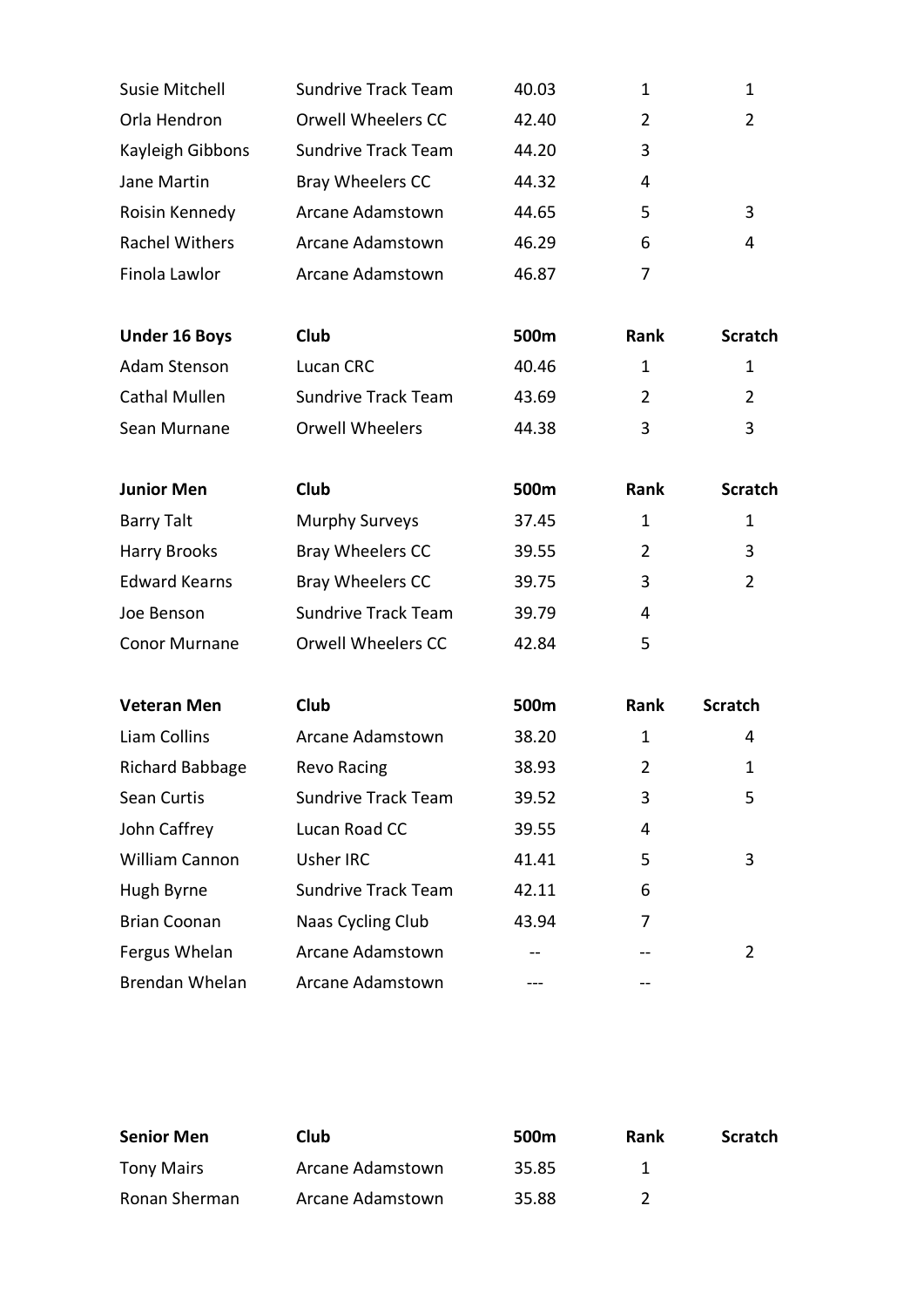| Jason Howick             | Bray Wheelers CC           | 37.79 | 3  | 3 |
|--------------------------|----------------------------|-------|----|---|
| <b>Matthew McCullagh</b> | <b>Sundrive Track Team</b> | 38.03 | 4  | 2 |
| Colm O'Cuinegain         | <b>Sundrive Track Team</b> | 38.16 | 5  |   |
| James Lattimore          | South Dublin CC            | 38.89 | 6  |   |
| Fionn Sheridan           | Orwell Wheelers CC         | 39.45 | 7  |   |
| Darragh Zaidan           | Arcane Adamstown           | 39.54 | 8  | 1 |
| David Swift              | Orwell Wheelers CC         | 40.09 | 9  |   |
| Ronan Ryan               | <b>Sundrive Track Team</b> | 40.43 | 10 |   |
| Robert Murphy            | <b>Sundrive Track Team</b> | 40.92 | 11 |   |
| Diarmuid Kavanagh        | South East Road Club       | 41.23 | 12 |   |
| <b>Richard Grant</b>     | <b>Sundrive Track Team</b> | 41.29 | 13 |   |
| Kevin Culhane            | <b>Sundrive Track Team</b> | 42.53 | 14 |   |
| Kevin Whelan             | Arcane Adamstown           |       |    |   |

**\_\_\_\_\_\_\_\_\_\_\_\_\_\_\_\_\_\_\_\_\_\_\_\_\_\_\_\_\_\_\_\_\_\_\_\_\_\_\_\_\_\_\_\_\_\_\_\_\_\_\_\_\_\_\_\_\_\_\_\_\_\_\_\_\_\_\_\_\_\_\_\_\_\_\_**

# **2013 Leinster Track Championships**

**Time Trials**

### **Senior Men 500m TT**

1. Eoin Healy (Sundrive Track Team) 36.76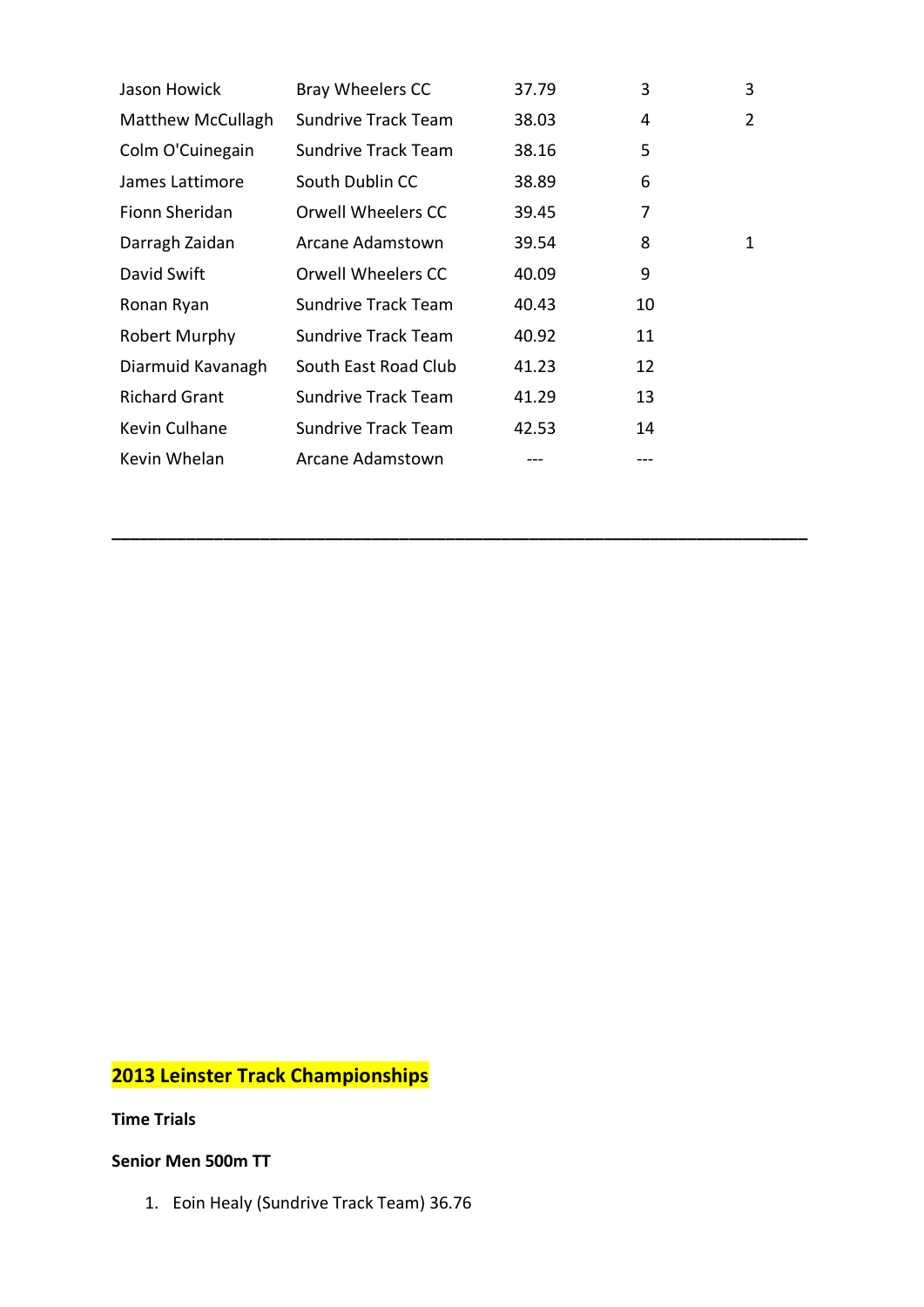- 2. Janos Kohler (Bray Wheelers) 37.47
- 3. John Lynch (Murphy Surveys) 37.88
- 4. David Walsh (Slaney CC) 38.64
- 5. Murt Rice (Unatt) 38.84
- 6. Kevin Whelan (Adamstown CT) 40.81
- 7. Craig Gilmore (Bray Wheelers) 42.34
- 8. David O'Brien (Cuchulainn) 42.52
- 9. Matt McCullagh (Sundrive Track Team) 42.62
- 10. Gwyn O'Murchu (Sundrive Track Team) 43.20

#### **Veteran Men 500m TT**

- 1. Terry Cromer (Sundrive Track Team) 38.05
- 2. Jason Howick (Bray Wheeler) 38.09
- 3. Brendan Whelan (Adamstown CT) 38.42
- 4. Malcolm Goggin (Bray Wheelers) 40.03
- 5. Karl Sexton (Unatt) 40.42
- 6. Martin Murphy (Sundrive Track Team) 41.59
- 7. Paul Atkinson (Swords CC) 42.40
- 8. Sean McKenna (Unatt) 43.03
- 9. Brian Coonan (Naas CC) 44.19
- 10. Martin Gilmore (Bray Wheelers) 44.25

### **Senior Women 500m TT**

- 1. Susie Mitchell (Sundrive Track Team) 39.26
- 2. Sarah Gunn (Sundrive Track Team) 40.08
- 3. Orla Hendron (Orwell Wheelers) 42.72
- 4. Geraldine Gill (Bohermeen) 43.72
- 5. Roisin Kennedy (Adamstown CT) 44.19
- 6. Natalie Grieve (Sundrive Track Team) 44.97
- 7. Finola Lawlor (Adamstown CT) 45.19
- 8. Kathleen Croal (Bohermeen) 47.14

### **Junior Men 500mTT**

- 1. Hugo Brennan (Sundrive Track Team) 36.31
- 2. Fintan Ryan (NRPT) 37.28
- 3. Fionn Sheridan (Orwell Wheelers) 38.82
- 4. Eoin McCahill (Sundrive Track Team) 42.98
- 5. Conor Hallihan (Sundrive Track Team) 46.25

### **Junior Women 500m TT**

- 1. Kayleigh Gibbons (Adamstown CT) 43.82
- 2. Caoimhe Ivory (Bray Wheelers) 45.75

### **U16 Boys 500m TT**

- 1. Adam Stenson (Lucan CRT) 39.09
- 2. Barry Talt (Murphy Surveys) 39.14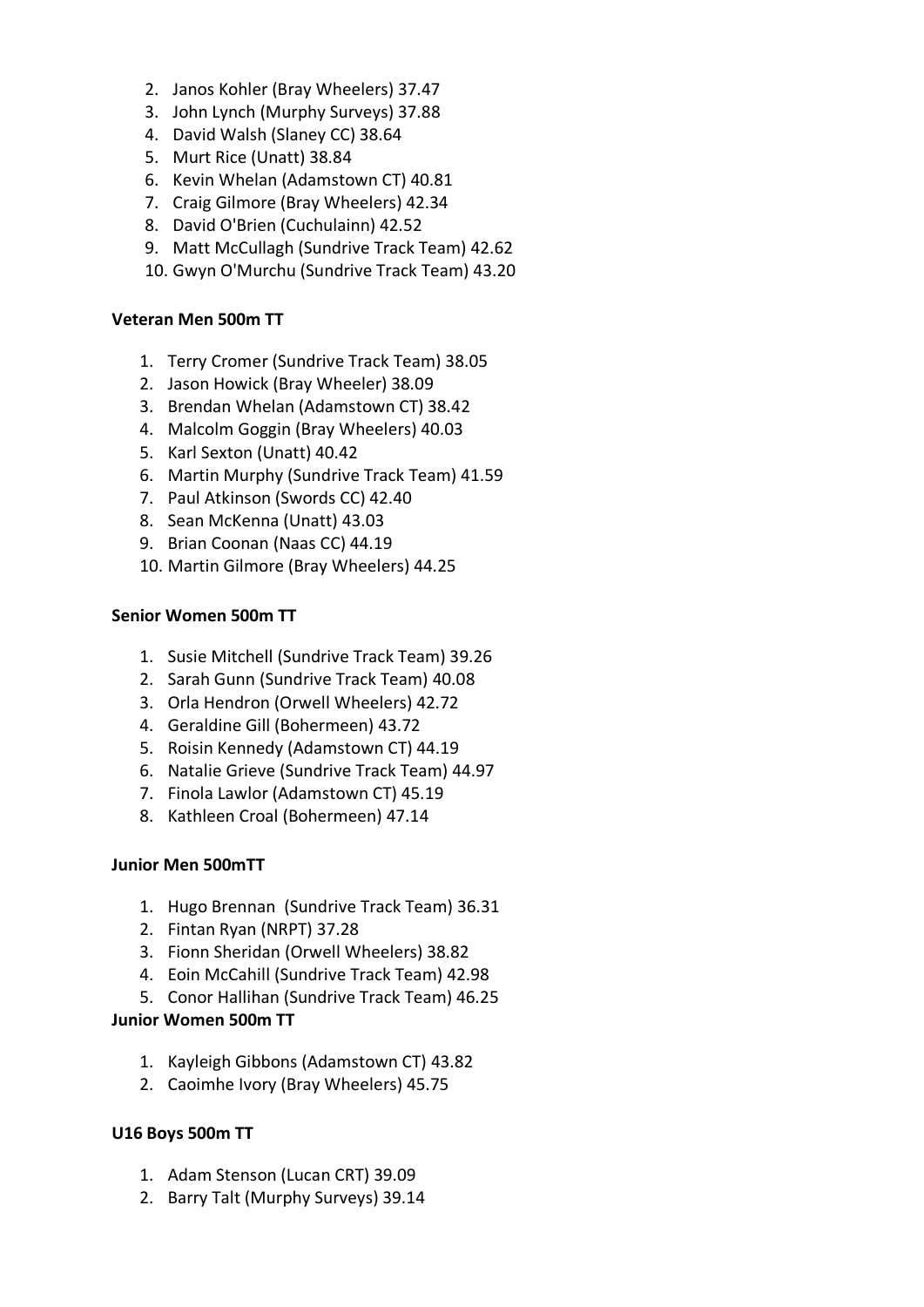- 3. Harry Brooks (Newbridge) 39.30
- 4. Dermot White (Lucan CRT) 40.31
- 5. Sam Gilmore (Bray Wheelers) 42.59
- 6. Dylan Harold (Sundrive Track Team) 50.89

## **U16 Girls 500m TT**

- 1. Deirbhle Ivory (Bray Wheelers) 43.26
- 2. Naoise Sheridan (Orwell Wheelers) 43.71
- 3. Jenny Neenan (Usher) 45.22
- 4. Grainne Hanley (Navan) 48.63

## **U14 Boys 250m TT**

- 1. Ryan Whelan (Adamstown CT) 21.99
- 2. Cian May (Lucan CRT) 23.00
- 3. Ryan Fitzpatrick (Inspiriation) 23.31
- 4. Luke Hyland) Murphy Surveys) 24.69
- 5. Liam Hanley (Navan) 24.72

## **U12 100m TT**

- 1. Will Ryan (Bray Wheelers) 11.71
- 2. Archie Ryan (Bray Wheelers) 11.94
- 3. Caoimhe May (Unatt) 12.87
- 4. Uisneach Sheridan (Orwell Wheelers) 13.06

## **U10 100m TT**

1. Calum Byrne (Sundrive Track Team) 15.50

## **Scratch Races**

## **Senior Men Scratch**

- 1. David Walsh (Slaney CC)
- 2. John Lynch (Murphy Surveys)
- 3. Andrew Stanley ( Dublin University)

## **Veteran Men Scratch**

- 1. Fergus Whelan (adamstown CT)
- 2. Brendan Whelan (Adamstown CT)
- 3. Brian Coonan (Naas CC)

## **Senior Women Scratch**

- 1. Susie Mitchell (Sundrive Track Team)
- 2. Orla Hendron (Orwell Wheelers)
- 3. Geraldine Gill (Boherneen)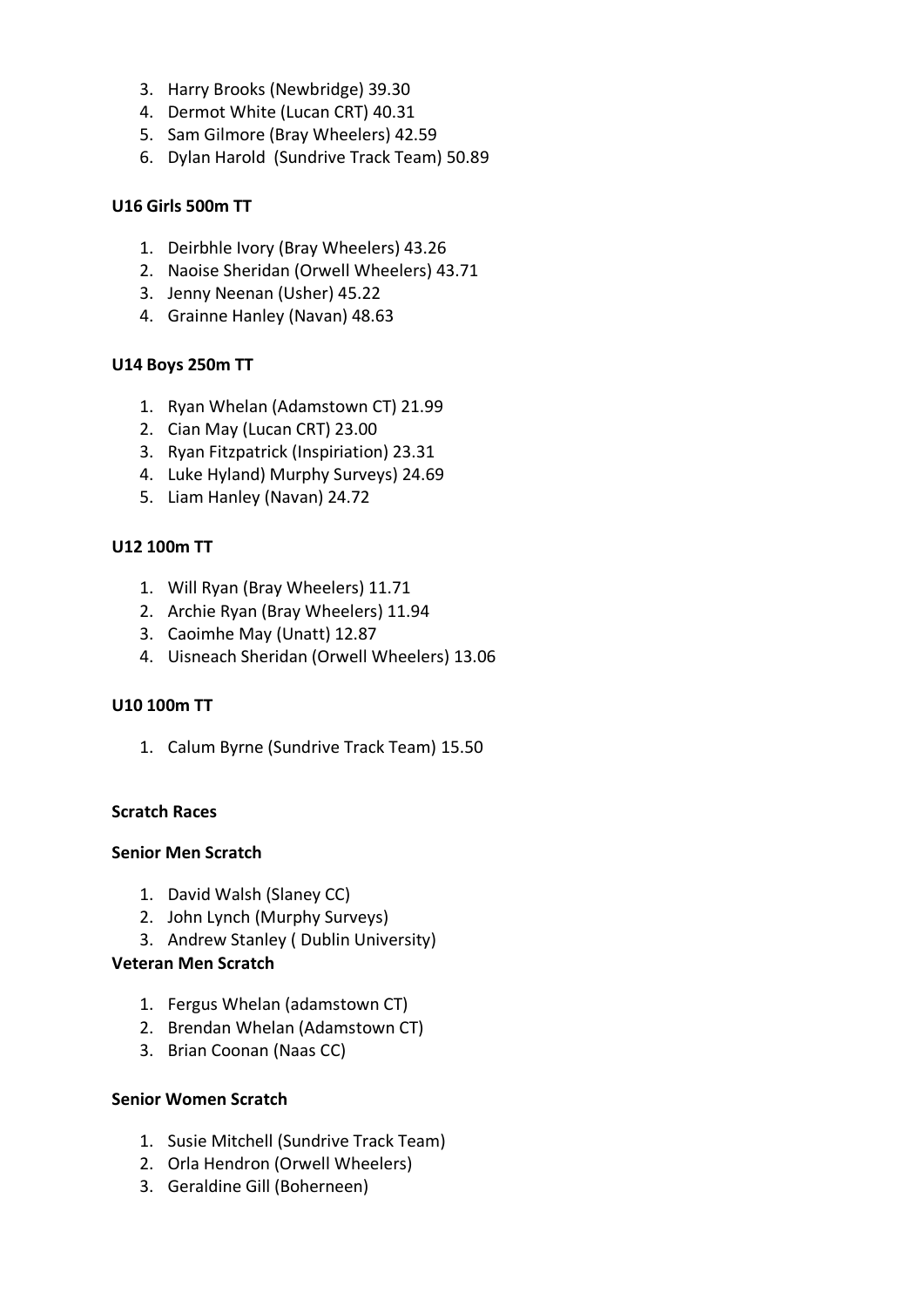### **Junior Men Scratch**

- 1. Fintan Ryan (NRPT)
- 2. Fionn Sheridan (Orwell Wheelers)
- 3. Hugo Brennan (Sundrive Track Team)

### **Junior Women Scratch**

- 1. Kayleigh Gibbons (Adamstown CT)
- 2. Caoimhe Ivory (Bray Wheelers)

### **U16 Boys Scratch**

- 1. Adam Stenson (Lucan CRT)
- 2. Barry Talt (Murphy Surveys)
- 3. Dermot White (Lucan CRT)

### **U16 Girls Scratch**

- 1. Naoise Sheridan (Orwell Wheelers)
- 2. Jenny Neenan (Usher)
- 3. Deirbhle Ivory (Bray Wheelers)

### **U14 Boys Scratch**

- 1. Ryan Whelan (Adamstown CT)
- 2. Ryan Fitzpatrick (Inspiriation)
- 3. Cian May (Lucan CRT)

## **U12 Scratch**

- 1. Archie Ryan (Bray Wheelers)
- 2. Will Ryan (Bray Wheelers)
- 3. Caoimhe May (Unatt)

# **2012 Leinster Track Championships**

### **U12 100m TT**

1. Ryan Whelan (Adamstown CT) 10.53

**\_\_\_\_\_\_\_\_\_\_\_\_\_\_\_\_\_\_\_\_\_\_\_\_\_\_\_\_\_\_\_\_\_\_\_\_\_\_\_\_\_\_\_\_\_\_\_\_\_\_\_\_\_\_\_\_\_\_\_\_\_\_\_\_\_\_\_\_\_\_\_\_\_\_\_**

- 2. Cian May (Lucan CRT) 11.62
- 3. Will Ryan (Bray Wh) 12.98
- 4. Thomas Pickford (Bray Wh) 13.74
- 5. Caoibhe May (unatt) 14.27
- 6. Archie Ryan (Bray Wh) 14.39
- 7. Uisneach Sheridan (Orwell) 14.45
- 8. Aaron Wade (Lakeside Wh) 14.85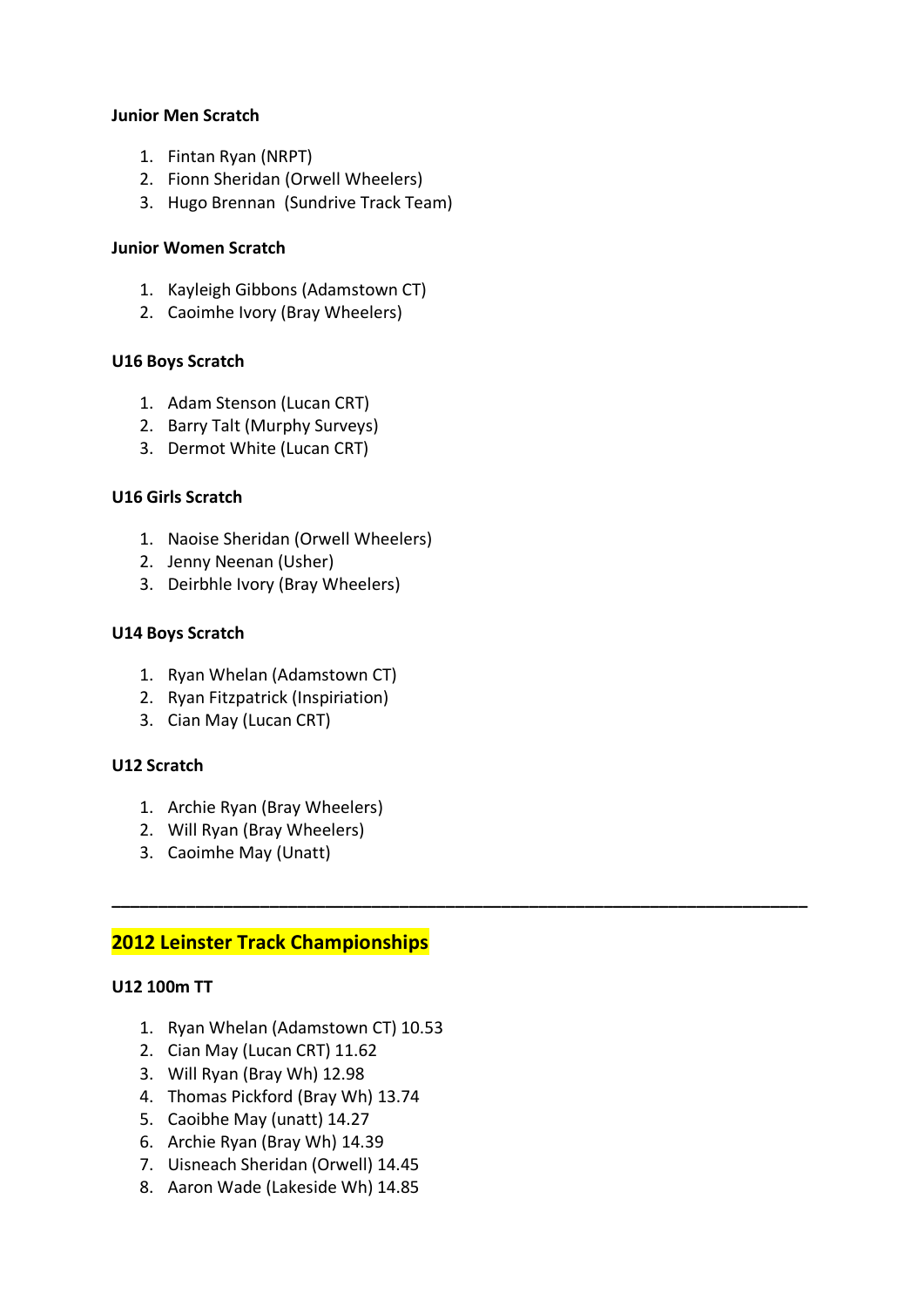**9.** Benjamin Clarke (Bray Wh) 15.44

### **U12 Scratch Race**

- 1. Ryan Whelan (Adamstown CT)
- 2. Cian May (Lucan CRT)
- 3. Will Ryan (Bray Wh)

### **U14 250m TT**

- 1. Adam Stenson (Lucan CRT) 22.05
- 2. Ryan Fitzpatrick (Inspiration) 24.52
- 3. Patrick Gosczyk (Inspiration) 24.80
- 4. Conor Hehir (Lucan CRT) 24.90
- 5. Luke Hyland (Kilcullen) 28.72

### **U14 Scratch Race**

- 1. Adam Stenson (Lucan CRT
- 2. Patrick Gosczyk (Inspiration)
- 3. Ryan Fitzpatrick (Inspiration)

## **U16 500m TT (Boys)**

- 1. Fintan Ryan (Sorrento) 37.61
- 2. Tadgh Nealon (Orwell) 39.48
- 3. HarryBrooks (Newbridge) 41.00
- 4. Anthony Clarke (Bray Wh) 41.94
- 5. Robert Murphy (Newbridge) 42.76
- 6. Aimhricghin O'Brannagain (Cuchulainn) 43.54
- 7. Sam McAlister (Sundrive) 43.66
- 8. Jack Rice (Orwell) 44.00
- 9. Eoin McCahill (Lucan CRT) 44.28
- 10. Dermot White (Lucan CRT) 44.75
- 11. Cuirithir O'Brannigain (Cuchulainn) 45.19
- 12. Sam Gilmore (Lucan CRT) 46.08
- 13. Gregory McDonnell (Sundrive) 46.74

## **U16 Scratch Race (Boys)**

- 1. Fintan Ryan (Sorrento)
- 2. Dermot White (Lucan CRT)
- 3. Aimhricghin O'Brannagain (Cuchulainn)

## **U16 500m TT (Girls)**

1. Naoise Sheridan (Orwell) 42.56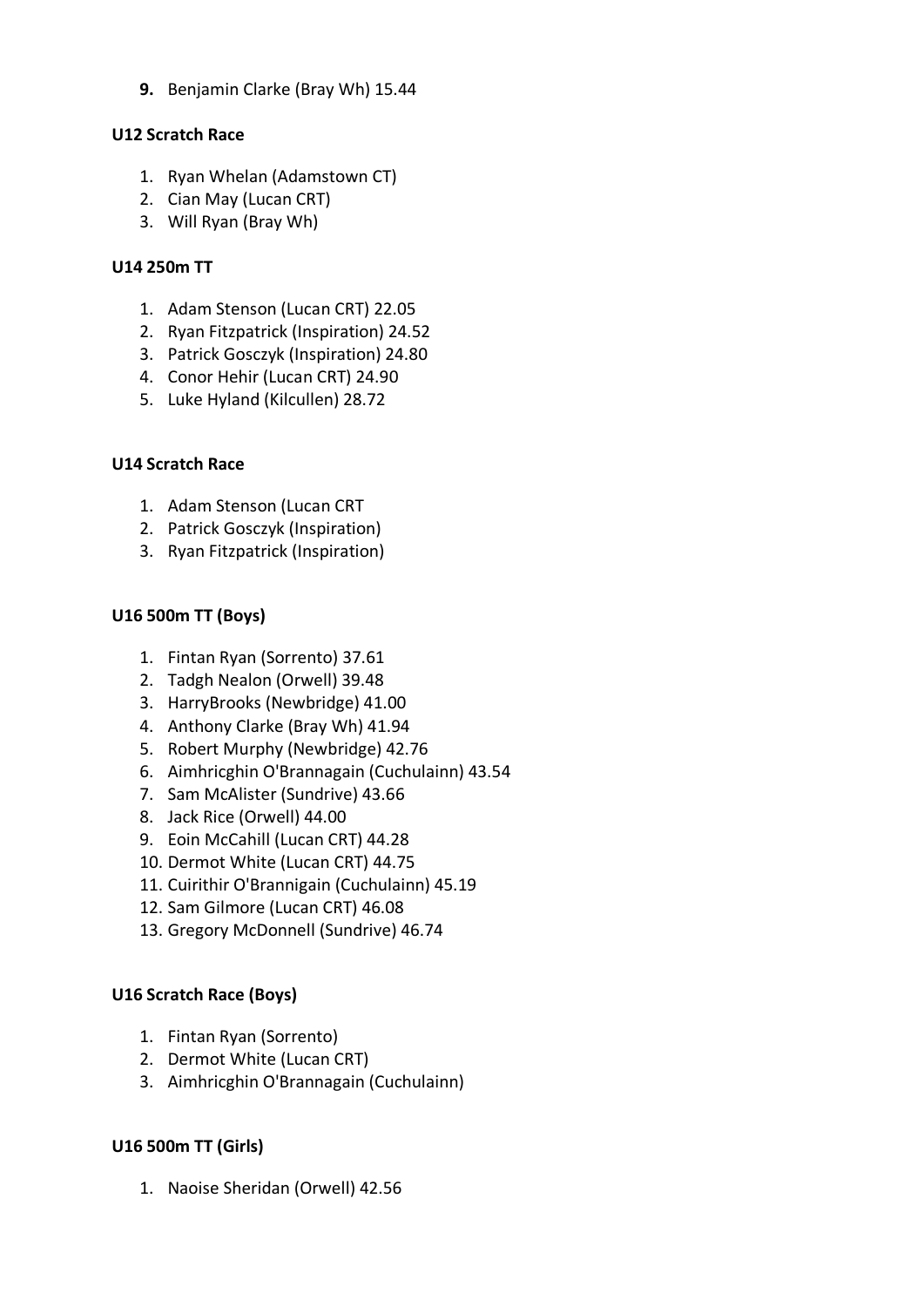- 2. Deirbhle Ivory (Bray Wh) 45.29
- 3. Rebecca Heaney (SERC) 47.28

### **U16 Scratch Race (Girls)**

- 1. Naoise Sheridan (Orwell)
- 2. Rebecca Heaney (SERC)
- 3. Deirbhle Ivory (Bray Wh)

### **Junior 500m TT**

- 1. Fionn Sheridan (Orwell) 38.85
- 2. Hugo Brennan (Sundrive) 39.51
- 3. David Fitzimons (Kilcullen) 40.05
- 4. Jack Whelan (Inspiration) 41.56
- 5. Kayleigh Gibbons (Adamstown) 43.78
- 6. Conor Hallahan (Sundrive) 44.59

### **Junior Scratch Race**

- 1. Fionn Sheridan (Orwell)
- 2. David Fitzimons (Kilcullen)
- 3. Jack Whelan (Inspiration)

### **Women's 500m TT**

- 1. Susie Mitchell (Sundrive) 40.88
- 2. Orla Hendron (Orwell) 41.90
- 3. Geraldine Gill (Bohermeen) 42.91
- 4. Eve McCrystal (Garda) 43.75
- 5. Roisin Kennedy (Adamstown CT) 44.88
- 6. Margeurite Clarke (Bray Wh) 50.18

### **Women's Scratch Race**

- 1. Geraldine Gill (Bohermeen)
- 2. Eve McCrystal (Garda)
- 3. Orla Hendron (Orwell)

### **Veteran's 500m TT**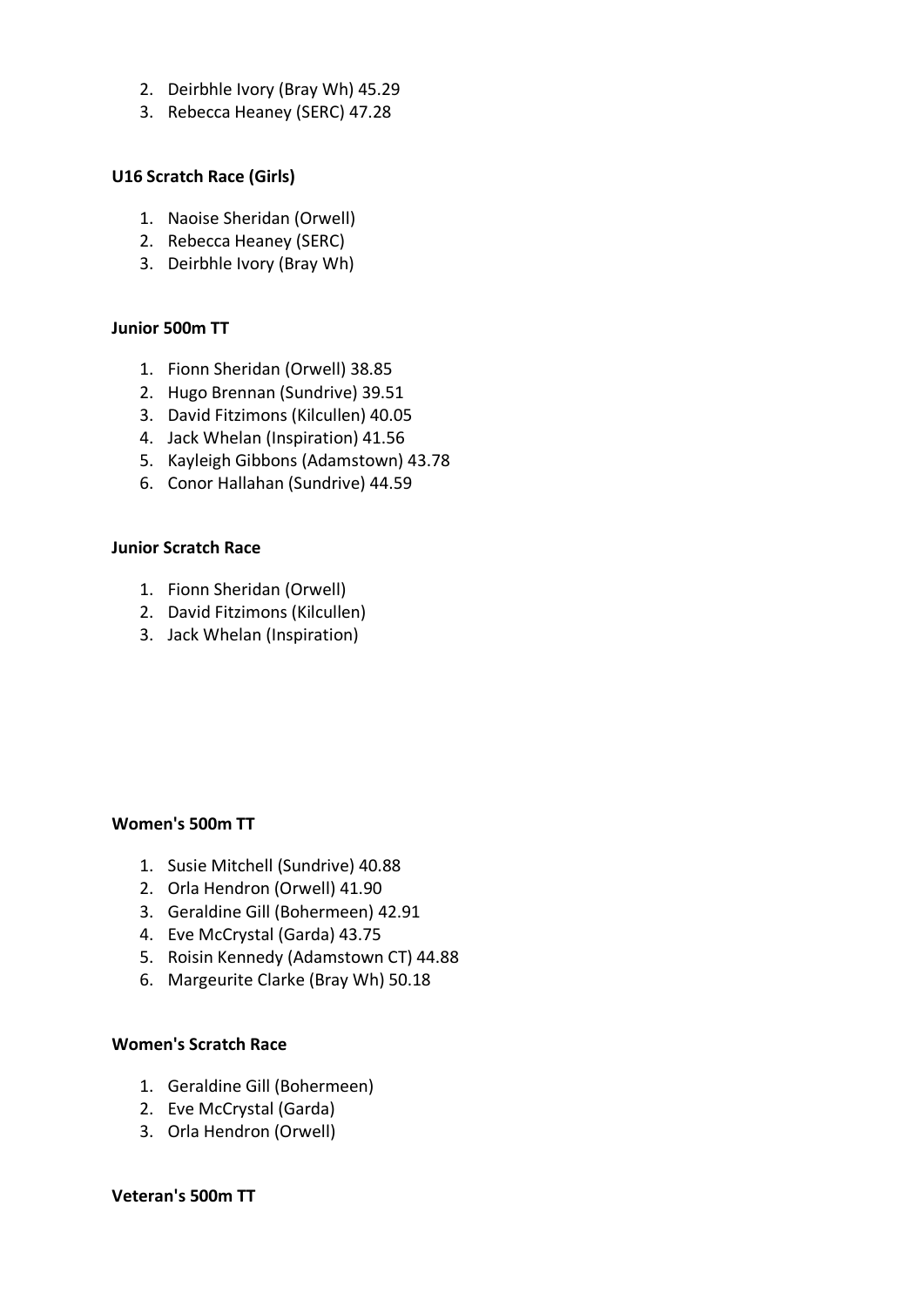- 1. Sean Curtis (Sundrive) 37.85
- 2. Brendan Whelan (Adamstown CT) 38.25
- 3. Terry Cromer (Sundrive) 38.63
- 4. Hugh Byrne (Sundrive) 40.10
- 5. Derek Stenson (Lucan CRT) 41.21
- 6. Mark Kiernan (Kilcullen) 41.22
- 7. Martin Gilmore (Bray Wh) 43.94
- 8. Dominic O'Brannigain (Cuchulainn) 44.76

#### **Veteran's Scratch Race**

- 1. Sean Curtis (Sundrive)
- 2. Brendan Whelan (Adamstown CT)
- 3. Mark Kiernan (Kilcullen)

### **Senior Men 500m TT**

- 1. Jason Howick (Bray Wh) 37.81
- 2. Eoin Healy (Trinity) 38.63
- 3. John Lynch (Kilcullen) 38.66
- 4. Anthony Walsh (UCD) 39.93
- 5. Colm O'Cuinneagain (Sundrive) 40.00
- 6. Ian Richarsdon (UCD) 40.72

### **Senior Men Scratch Race**

- 1. John Lynch (Kilcullen)
- 2. Anthony Walsh (UCD)
- 3. Jason Howick (Bray Wh)

## **2011 Leinster Track Championships**

### **Senior Men 500m TT**

- 1. Janos Kohler (Bray) 36.56
- 2. Jason Howick (Bray) 37.19
- 3. John Lynch (Kilcullen) 37.60
- 4. Enda Ryan (Kilcullen) 41.02
- 5. Derek Cunningham (Bray) 42.09
- 6. Gary McNulty (Orwell) DNF

### **Senior Women 500m TT**

- 1. Orla Hendron (Orwell) 41.36
- 2. Ailbhe Ivory (UCD) 42.26
- 3. Susie Mitchell (Sundrive) 42.41
- 4. Geraldine Gill (Bohermeen) 43.74
- 5. Roisin Kenney (Lucan) 45.29
- 6. Sinead McBreen (Orwell) 45.43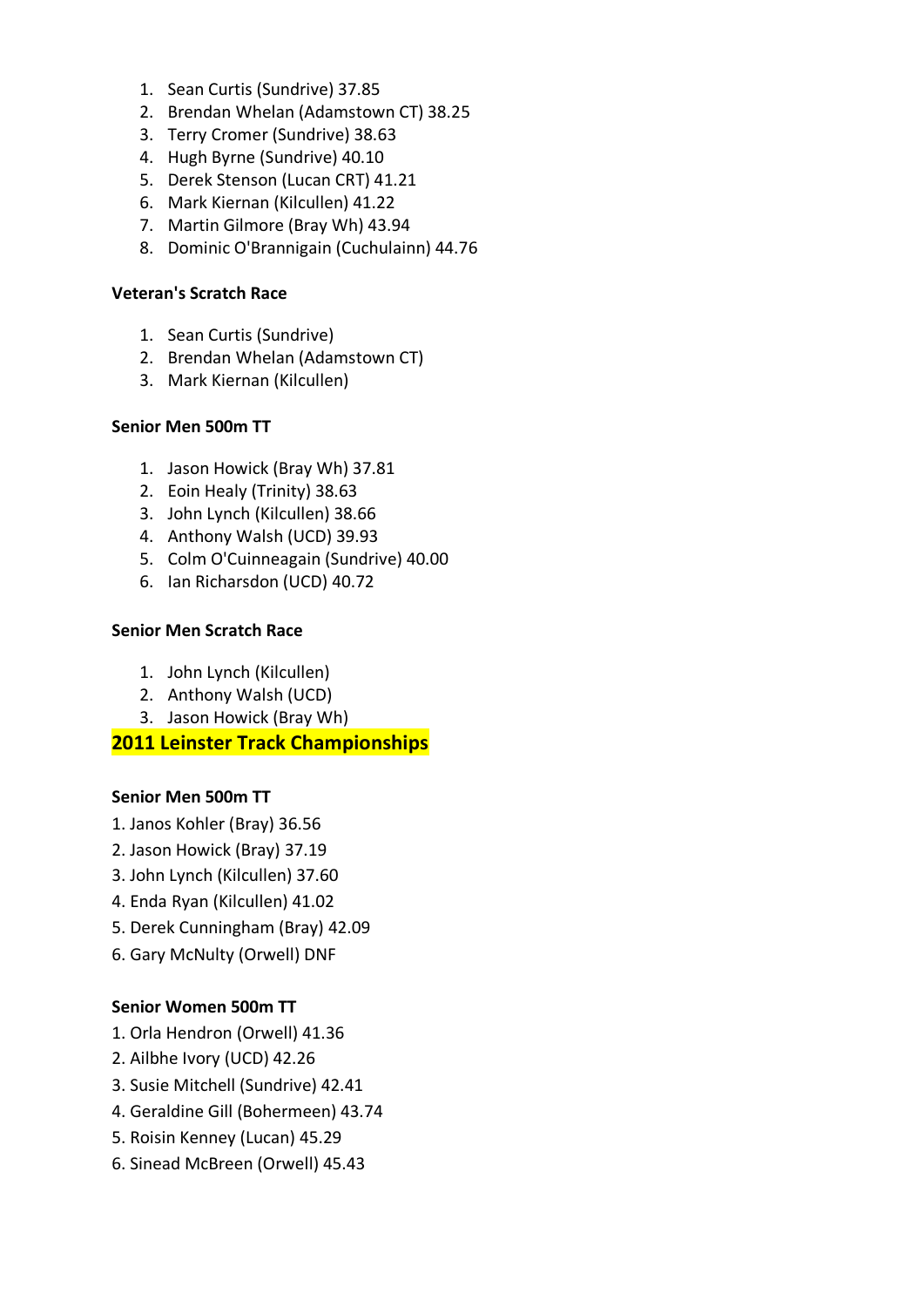### **Junior Men 500m TT**

1. Eoin Mullen (Sundrive) 34.69 (New National Record) 2. Darragh Zaidan (Cyclogical) 38.86

3. Ross Campbell Grogan (Lucan) 41.81

# **Veteran 500m TT**

- 1. Stephen McNally (Orwell) 37.19
- 2. Scott McDonald (Unatt) 37.81
- 3. Brendan Whelan (Lucan) 38.40
- 4. Sean Curtis (Sundrive) 38.50
- 5. David Peelo (Kilcullrn) 38.97
- 6. Mark Kiely (Sundrive) 40.28
- 7. Mark Kiernan (Kilcullen) 40.75
- 8. Phil Ormrod (Unatt) 42.54
- 9. Brian Coonan (Naas) 44.28

# **Boys U16 500m TT**

- 1. Fintan Ryan (Sorrento) 39.48
- 2. Fionn Sheridan (Orwell) 40.04
- 3. David Fitzsimons (Kilcullen) 40.41
- 4. Eoin McCahill (Sundrive) 45.46

## **Girls U16 500m TT**

- 1. Michelle Mullen (Sundrive) 42.87
- 2. Kayleigh Gibbons (Lucan) 44.19
- 3. Caoimhe Ivory (Bray) 45.98
- 4. Rebecca Heaney (SERC) 48.09

## **Boys U14 250m TT**

- 1. Adam Stenson (Lucan) 23.62
- 2. Harry Brooks (Naas) 24.08
- 3. Dermot White (Lucan) 24.68
- 4. Joshua Francis (Longford) 24.70

## **Girls U14 250m TT**

- 1. Deirbhle Ivory (Bray) 23.56
- 2. Naoise Sheridan (Orwell) 24.18
- 3. Joeline Francis (Longford) 25.40
- 4. Caoileann NiCheallaigh (Sundrive) 25.89

## **Boys U12 100m TT**

1. Conor Hehir (Lucan) 11.71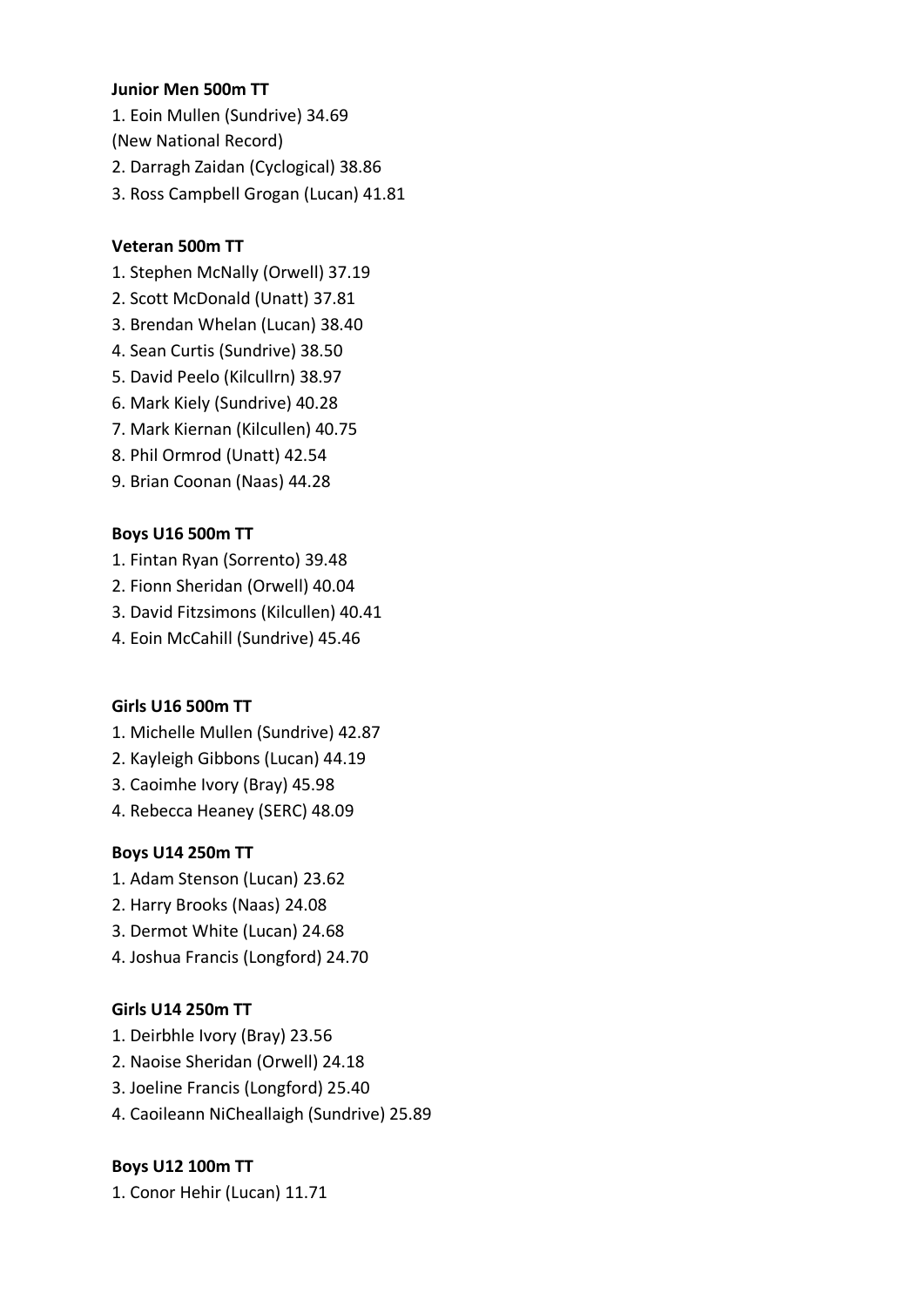- 2. Ryan Whelan (Lucan) 12.20
- 3. Ryan Fitzpatrick (Inspiration) 12.48
- 4. Will Ryan (Bray) 12.90
- 5. Cathal Mullen (Sundrive) 13.22
- 6. Luke Hyland (Kilcullen) 13.89

### **Girls U12 100m TT**

- 1. Rudy Kelly (Sundrive) 14.00
- 2. Juliette Prince (Sundrive) 15.07

**\_\_\_\_\_\_\_\_\_\_\_\_\_\_\_\_\_\_\_\_\_\_\_\_\_\_\_\_\_\_\_\_\_\_\_\_\_\_\_\_\_\_\_\_\_\_\_\_\_\_\_\_\_\_\_\_\_\_\_\_\_\_\_\_\_\_\_\_\_\_\_\_\_\_\_**

# **2010 Leinster Track Championships**

### **U10 100m TT**

Ryan Whelan (Lucan) 12.55 Jennifer Neenan (Usher) 12.60 Daire Lynch (Orwell) 13.86

### **U12 100m TT**

1. Adam Stenson (Lucan) 12.01

- 2. Derbhla Ivory (Bray) 12.53
- 3. Conor Hehir (Lucan) 13.98

### **U14 250m TT**

Fintan Ryan (Sorrento) 21.78 Graham Fallon (Sundrive) 23.42 Kayleigh Gibbons (Lucan) 23.97 Aoife Sheridan (Orwell) 26.55 Caoibhe Ivory (Bray) 26.66 Eoin McCahill (Sundrive) 27.71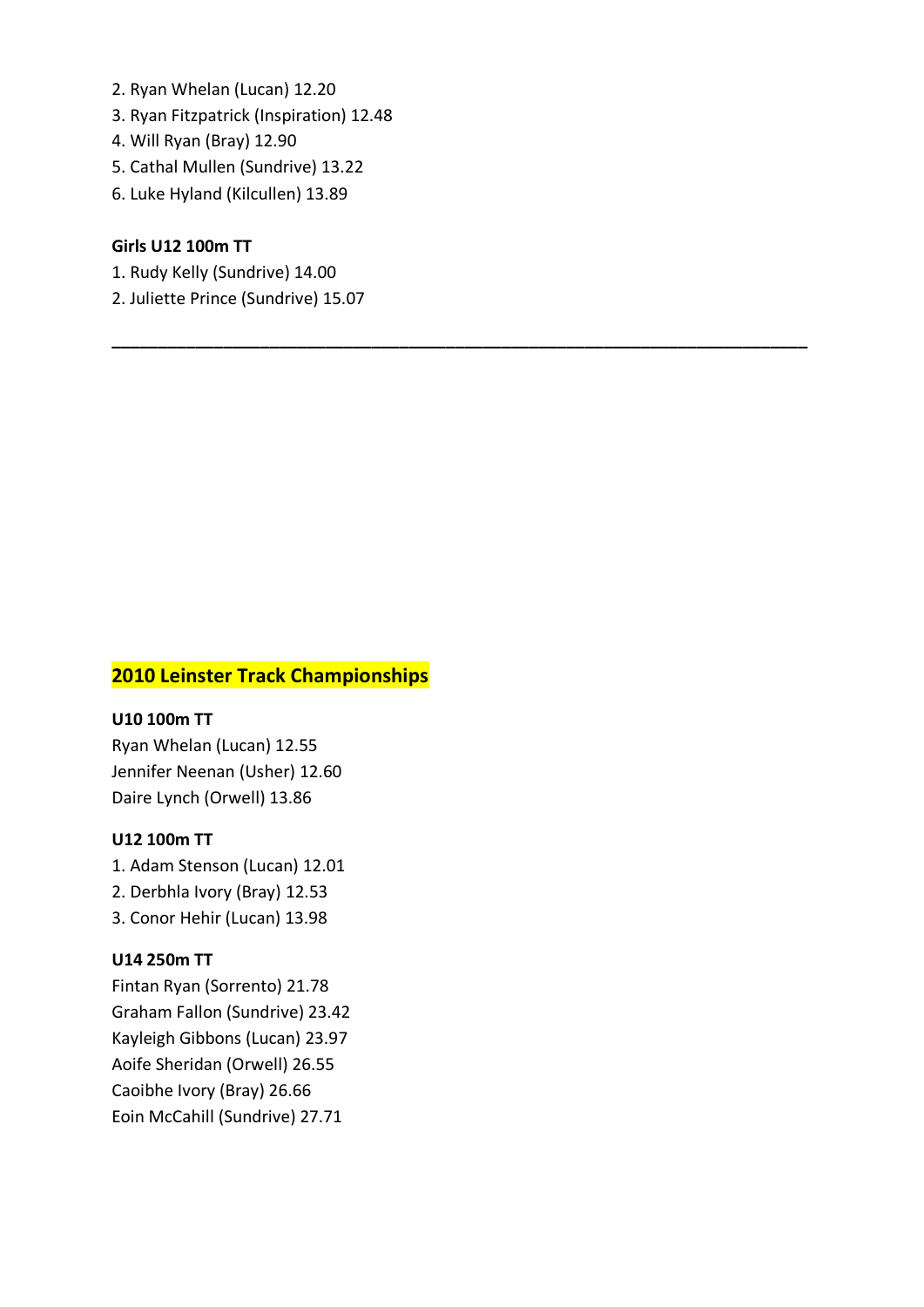### **U16 500m TT**

Fionn Sheridan (Orwell) 42.77 Ruarai Walsh (Sundrive) 44.77

### **Junior 500m TT**

Eoin Mullen (Sundrive) 36.84 Enda Ryan (Sorrento) 39.77

### **Women 500m TT**

Kate Rudd (Wolftrap) 40.91 Orla Hendron (Orwell) 43.24 Aideen Collard (Orwell) 45.34 Rebecca Harris (Bray) 45.44 Ailbhe Ivory (Bray) 45.53 Sandra Fitzgerald (Lucan) 46.10 Roisin Kennedy (Lucan) 46.68 Geraldine Gill (Bohermeen) 47.03 Kathleen Gill (Bohermeen) 48.77

### **Veteran Men 500m TT**

Brendan Whelan (Lucan) 37.61 Terry Cromer (Sundrive) 38.31 Derek Stenson (Lucan) 42.76 Hugh Byrne (Sundrive) 43.33 Brian Coonan (Naas) 45.95

## **Senior Men 500m TT**

Jason Howick (Bray) 37.59 John Lynch (Kilcullen) 38.64 Anthony Walsh (UCD) 40.38 Brian Harris (Bray) 40.73 John Walsh (Sundrive) 41.01 Fergus Whelan (Lucan) 41.66 Ian O'Hara (Lucan) 41.84 Craran Steed (Kilcullen) 42.08 Kevin Whelan (Lucan) 42.11

## **U10 Sprint**

Jennifer Neenan (Usher) Ryan Whelan (Lucan) Daire Lynch (Orwell)

## **U12 Sprint**

Derbhla Ivory (Bray) Adam Stenson (Lucan) Conor Hehir (Lucan)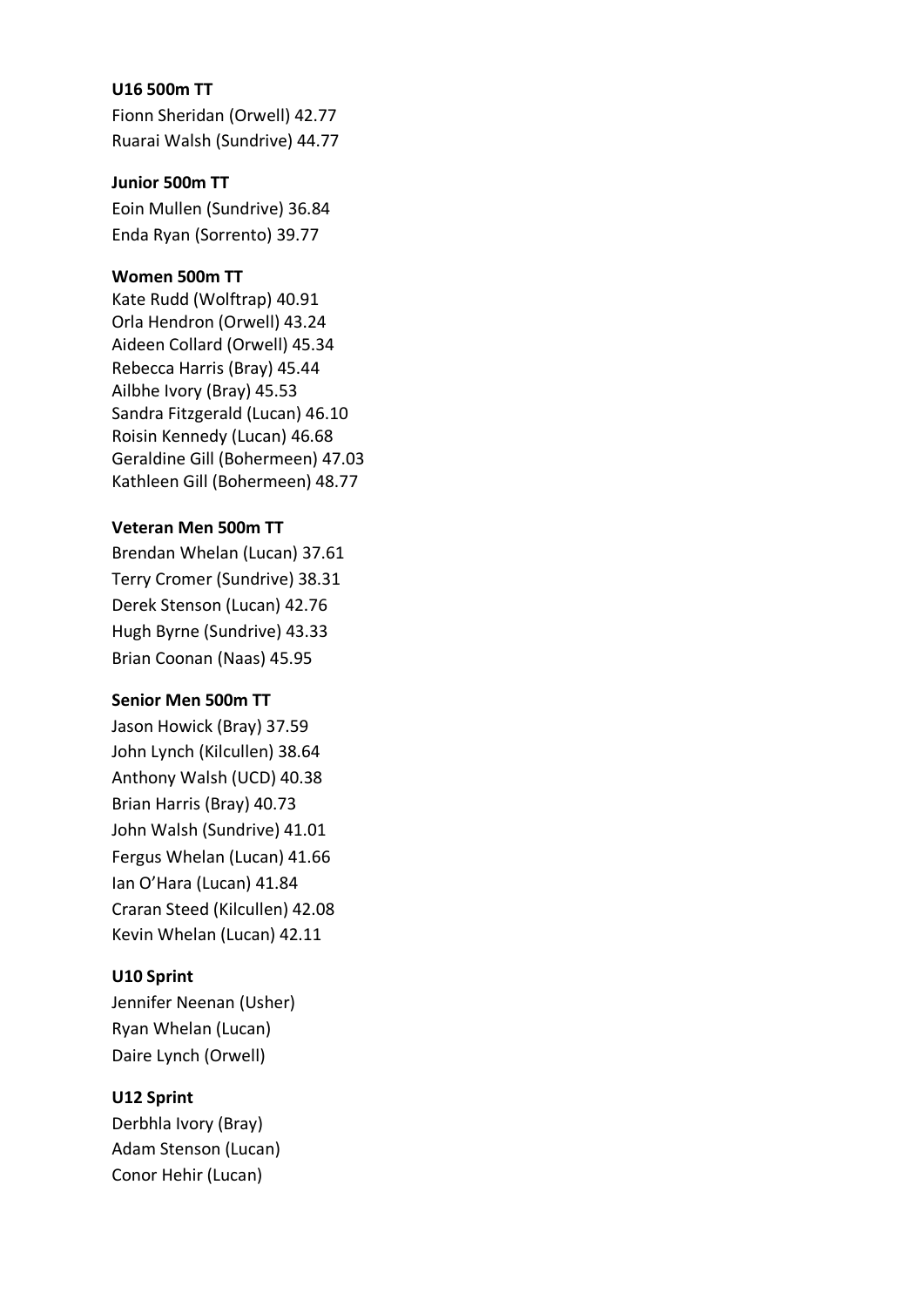### **U14 Sprint**

Fintan Ryan (Sorrento) Kayleigh Gibbons (Lucan) Graham Fallon (Sundrive)

**U16 Sprint** Fionn Sheridan (Orwell) Ruarai Walsh (Sundrive)

### **U10 Scratch (2 Laps)**

Jennifer Neenan (Usher) Ryan Whelan (Lucan) Daire Lynch (Orwell)

### **U12 Scratch (3 Laps)**

Adam Stenson (Lucan) Derbhla Ivory (Bray) Conor Hehir (Lucan)

### **U14 Scratch (4 Laps)**

Fintan Ryan (Sorrento) Caoibhe Ivory (Bray) Graham Fallon (Sundrive)

#### **U16 Sprint (14 Laps)**

Fionn Sheridan (Orwell) Ruarai Walsh (Sundrive)

# **Junior Scratch (14 Laps)**

Enda Ryan (Sorrento) Eoin Mullen (Sundrive)

# **Women Scratch (14 Laps)**

Kate Rudd (Wolftrap) Orla Hendron (Orwell) Aideen Collard (Orwell)

### **Veteran Men Scratch (14 Laps)**

Sean Curtis (Sundrive) Dave Peelo (Kilcullen) Brendan Whelan (Lucan)

# **Senior Men Scratch (22 Laps)**

John Lynch (Kilcullen) Anthony Walsh (UCD) Derek Cunningham (Bray)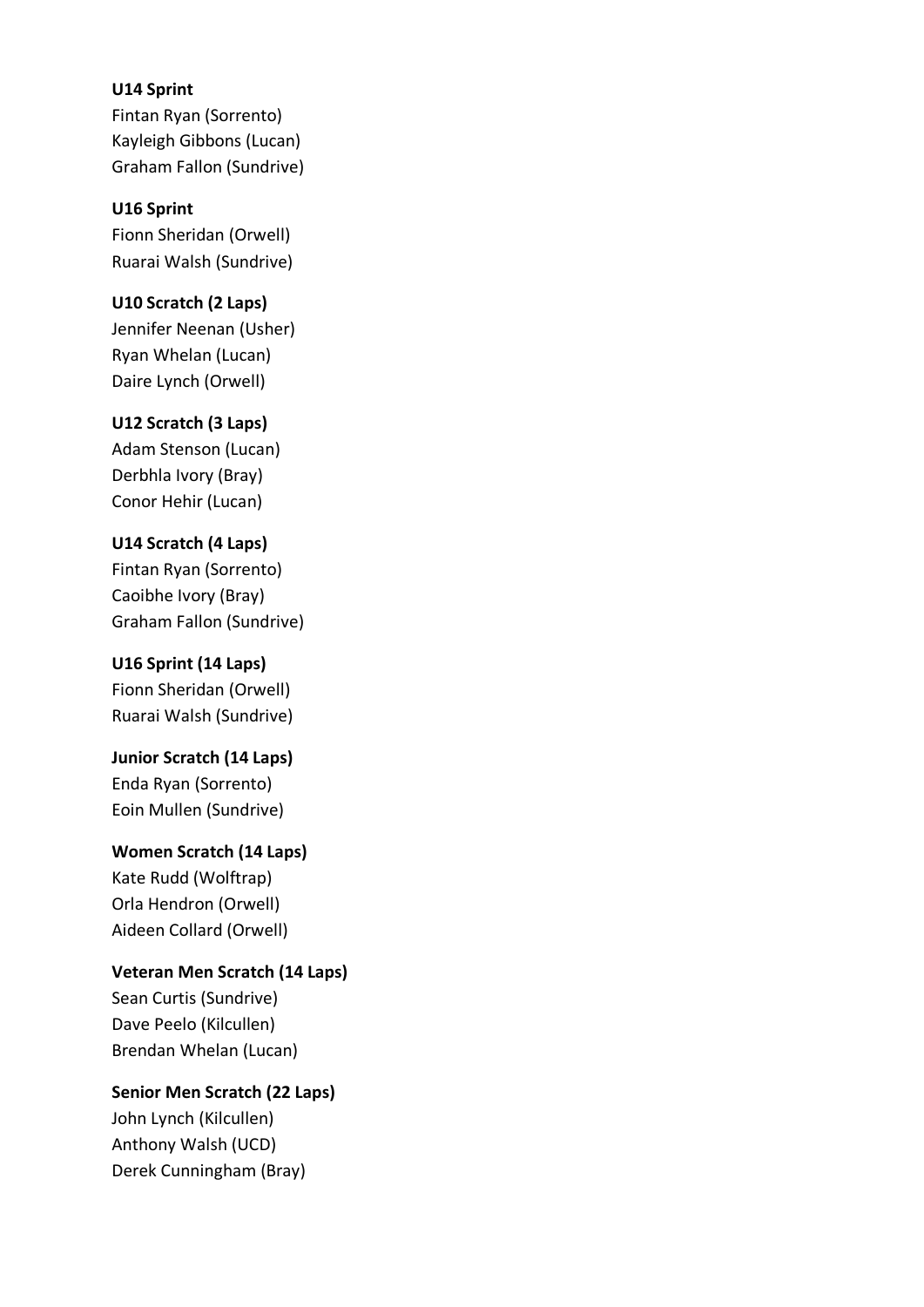# **2009 Leinster Track Championships**

**\_\_\_\_\_\_\_\_\_\_\_\_\_\_\_\_\_\_\_\_\_\_\_\_\_\_\_\_\_\_\_\_\_\_\_\_\_\_\_\_\_\_\_\_\_\_\_\_\_\_\_\_\_\_\_\_\_\_\_\_\_\_\_\_\_\_\_\_\_\_\_\_\_\_\_**

#### **100m TT (U10)**

Derbhla Ivory (Bray) 13.06 Conor Hehir (Lucan) 13.23 Jenny Neenan (Usher) 13.80 Ryan Whelan (Lucan) 13.87 Bronagh Hehir (Lucan) 15.17

### **100m TT (U12)**

Kayleigh Gibbons (Lucan) 11.23 Graham Fallon (Sundrive Track Club) 12.02 Rachel Kaye Mellor (Orwell) 13.08 Caoimhe Ivory (Bray) 13.13 Timothy Kaye Mellor (Orwell) 14.33

#### **250mTT (U14)**

Mos Khongyim (Sundrive Track Club) 23.08 Justin Kennedy (Sundrive Track Club) 23.43 Adam Babel (Sundrive Track Club) 25.80 Brian O'Shea Scanlon (Orwell) 28.92

**500m TT (U16)** Javan Nulty (Stamullen) 38.49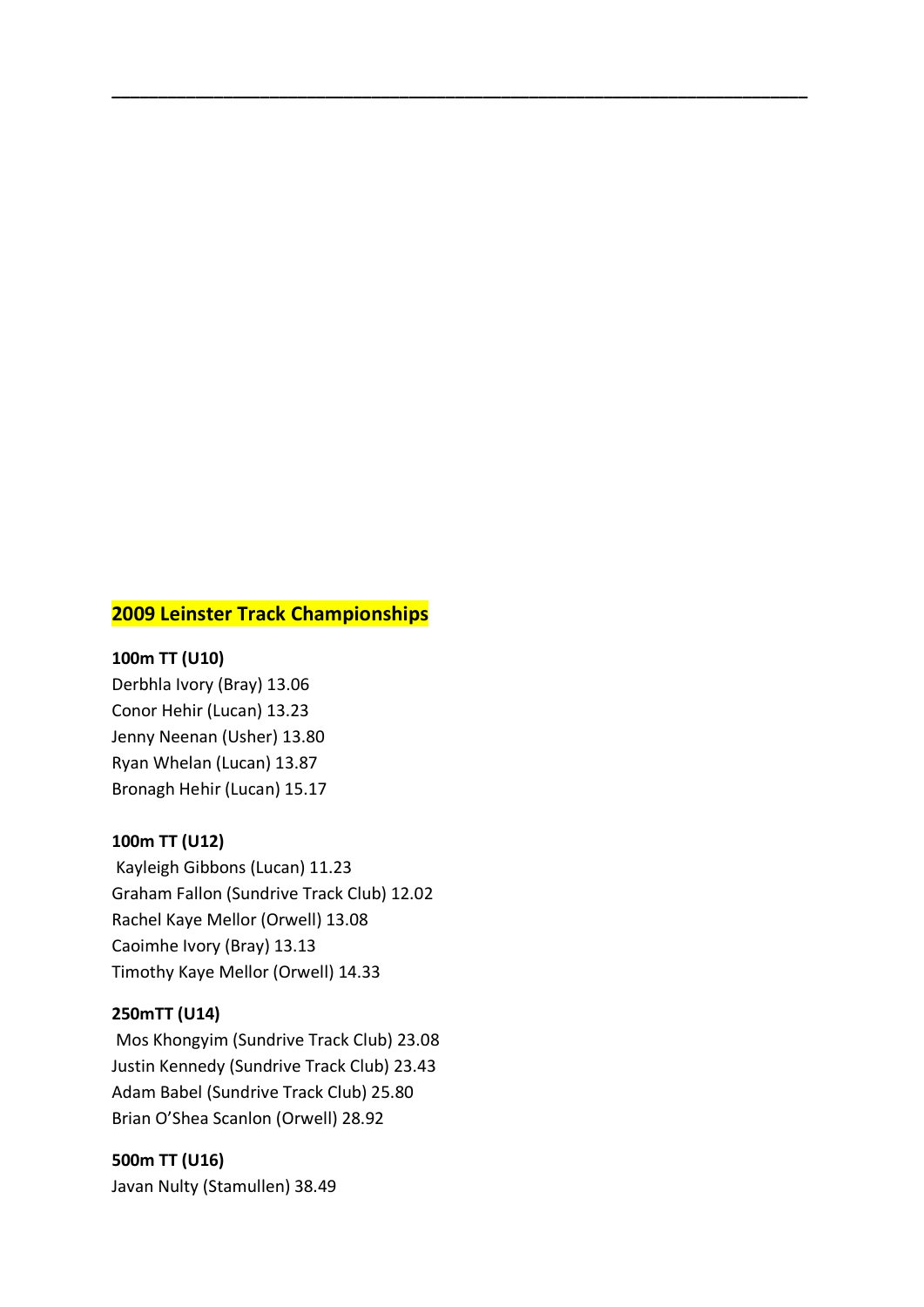Darragh Zaidan (Lucan) 39.43 Enda Ryan (Sorrento) 39.60 Ben Moore (Lucan) 40.68 Ailbhe Ivory (Bray) 41.92 James Lynch (Navan Avonmore) 44.47 Rurai Walsh (Sundrive Track Club) 44/95

### **200m TT (Sprint qualifier) U10**

Derbhla Ivory (Bray) 17.60 Jenny Neenan (Usher) 18.37 Ryan Whelan (Lucan) 19.13 Bronagh Hehir (Lucan) 21.04 Conor Hehir (Lucan) 21.48

### **200m TT (Sprint qualifier) U12**

Caoimhe Ivory (Bray) 15.43 Kayleigh Gibbons (Lucan) 16.36 Rachel Kaye Mellor (Orwell) 16.80 Graham Fallon (Sundrive Track Club) 17.88 Timothy Kaye Mellor (Orwell) 18.89

#### **200m TT (Sprint qualifier) U14**

Justin Kennedy (Sundrive Track Club) 14.73 Mos Khongym (Sundrive Track Club) 15.24 Adam Babel (Sundrive Track Club) 16.46 Brian O'Shea Scanlon (Orwell) 19.05

### **200m TT (Sprint qualifier) U16**

Darragh Zaidan (Lucan) 13.48 Enda Ryan (Sorrento) 13.50 Javan Nulty (Stamullen) 13.52 Ben Moore (Lucan) 14.70 Ailbhe Ivory (Bray) 14.86 James Lynch (Navan Avonmore) 15.10 Rurai Walsh (Sundrive Track Club) 15.64

#### **Sprint Semi Finals**

U12 Caoimhe Ivory bt Graham Fallon w/o U12 Kayleigh Gibbons bt Rachel Kaye Mellor & Timothy Kaye Mellor U14 Justin Kennedy bt bt Brian O'Shea Scanlon U14 Mos Khongyim bt Adam Babel U16 Darragh Zaidam bt Ben Moore & Ruari Walsh U16 Javan Nulty bt Enda Ryan & James Lynch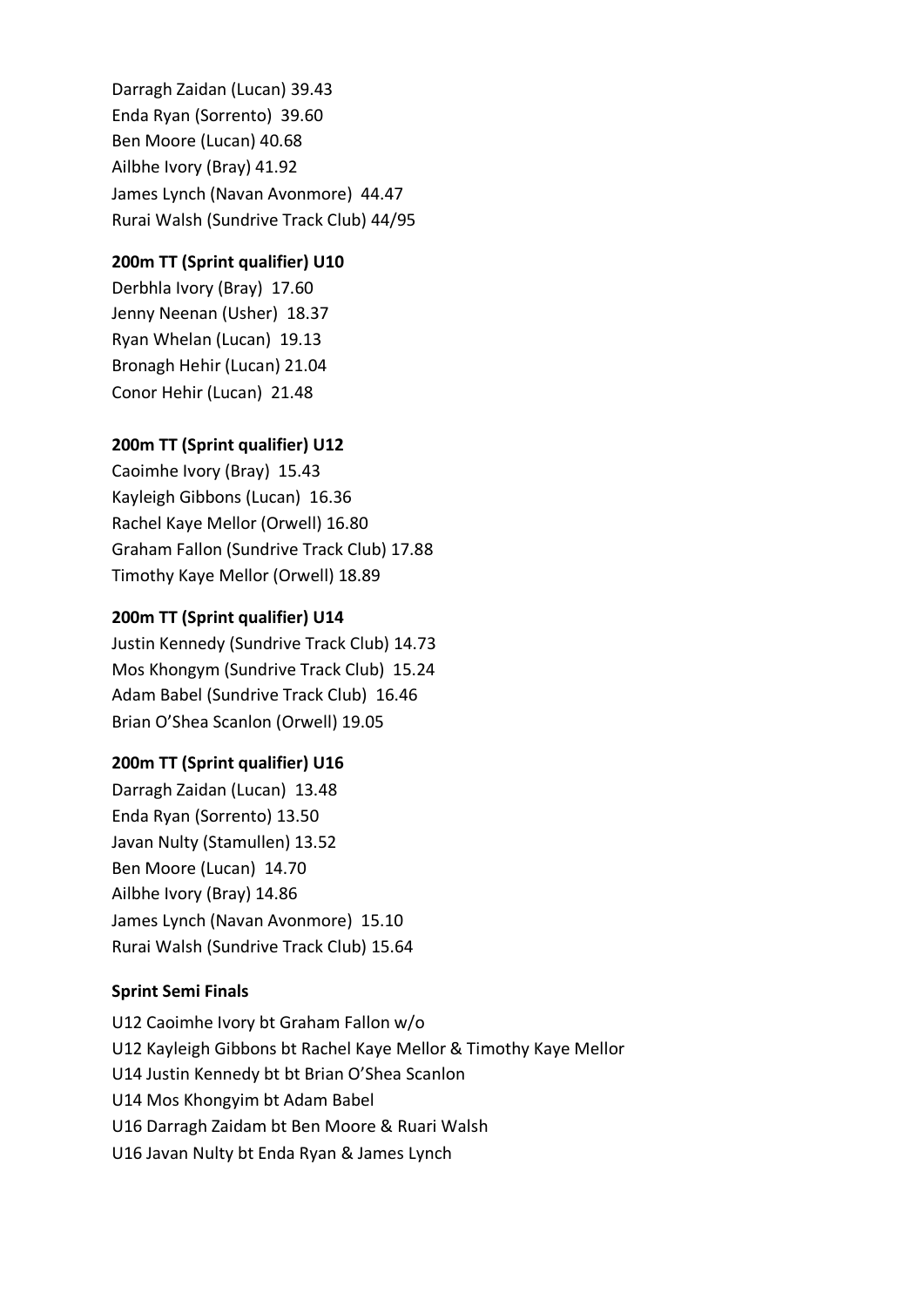# **Sprint Finals**

| U10 Sprint Final | Derbhla Ivory (Bray) bt Jenny Neenan (Usher)                       |
|------------------|--------------------------------------------------------------------|
| U10 Bronze       | Ryan Whelan (Lucan) bt Conor Hehir (Lucan) & Bronagh Hehir (Lucan) |
| U12 Sprint Final | Kayleigh Gibbons (Lucan) bt Caoimhe Ivory (Bray) 2-0               |
| U12 Bronze       | Rachel Kaye Mellor (Orwell) bt Timothy Kaye Mellor (Orwell) 2-0    |
| U14 Sprint Final | Justin Kennedy (Sundrive) bt Mos Khongyim (Sundrive) 2-0           |
| U14 Bronze       | Adam Babel (Sundrive) bt Brian O'Shea Scanlon (Orwell) 2-0         |
| U16 Sprint Final | Darragh Zaidan (Lucan) bt Javan Nulty (Stamullen) 2-1              |
| U16 Bronze       | Enda Ryan (Sorrento) by Ben Moore (Lucan) 2-0                      |

**\_\_\_\_\_\_\_\_\_\_\_\_\_\_\_\_\_\_\_\_\_\_\_\_\_\_\_\_\_\_\_\_\_\_\_\_\_\_\_\_\_\_\_\_\_\_\_\_\_\_\_\_\_\_\_\_\_\_\_\_\_\_\_\_\_\_\_\_\_\_\_\_\_\_\_**

# **Scratch Race U10 (2 laps)**

- 1. Jenny Neenan (Usher)
- 2. Derbhla Ivory (Bray)
- 3. Ryan Whelan (Lucan)

# **Scratch Race U12 (3 laps)**

- 1. Rachel Kaye Mellor (Orwell)
- 2. Caoimhe Ivory (Bray)
- 3. Kayleigh Gibbons (Lucan)

# **Scratch Race U14 (5 laps)**

- 1. Justin Kennedy (Sundrive Track Club)
- 2. Mos Khongyim (Sundrive Track Club)
- 3. Adam Babel (Sundrive Track Club)

# **Scratch Race U16 (8 laps)**

- 1. Enda Ryan (Sorrento)
- 2. Darragh Zaidan (Lucan)
- 3. Javan Nulty (Stamullen)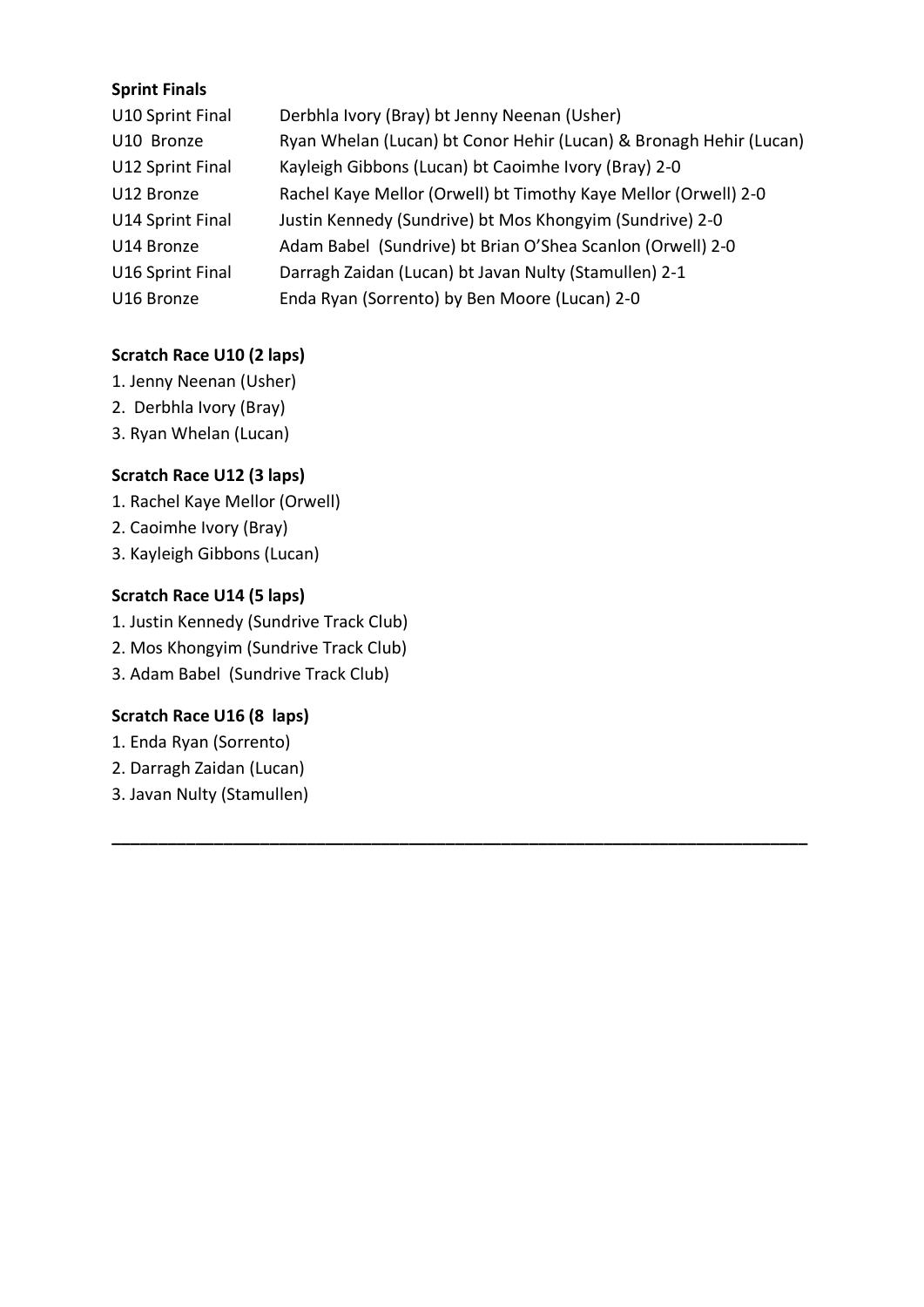# **2008 Leinster Track Championships**

**200m TT (Sprint qualifier)**  Shane Irwin (U10) Sundrive Track Club 21.94 Jenny Neenan (U10) Usher 22.05 Jake Kennedy (U10) Sundrive Track Club 26.16 Shane Redmond (U11) Sundrive Track Club 21.03 Conor Gibbons (U11) Lucan 23.86 Darragh Long (U12) Orwell 17.37 Caoimhe Ivory (U12) Bray 18.06 Graham Fallon (U12) Sundrive Track Club 19.67 Michael McCarthy (U12) Sundrive Track Club 21.82 Justin Kennedy (U14) Sundrive Track Club 15.65 James Lynch (U14) Navan Avonmore 15.66 Craig Arrigan (U14) Orwell Wh 15.8 Ciara Long (U14) Orwell 18.06 Eric Sutcliffe (U14) Sundrive Track Club 21.31 Enda Ryan (U16) Sorrento 14.41 Adam Lawler (U16) Swords 14.56 Ross Campbell Grogan (U16) Lucan 15.29 Kevin Toner (J) Sundrive Track Club 20.79

## **U10 Sprint Final**

Jenny Neenan (Usher) bt Shane Irwin (Sundrive Track Club)

## **U11 Sprint Final**

Conor Gibbons (Lucan) bt Shane Redmond (Sundrive Track Club)

### **U12 Sprint Final**

- 1. Darragh Long (Orwell)
- 2. Caoimhe Ivory (Bray)
- 3. Graham Fallon (Sundrive Track Club)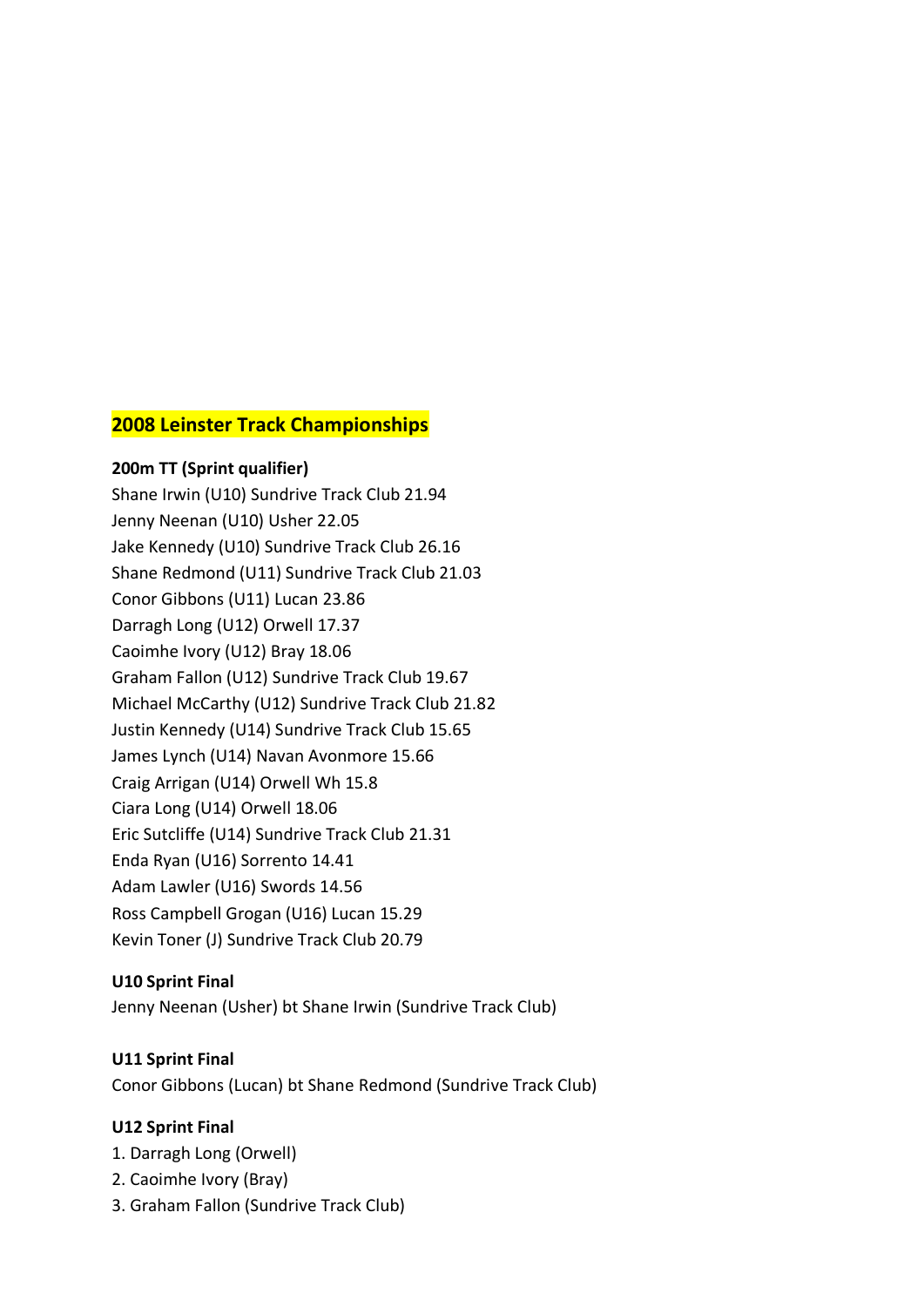# **U14 Sprint Semi Final**

Justin Kennedy (Sundrive Track Club) bt Ciara Long (Orwell) Craig Arrigan (Orwell) bt James Lynch (Navan Avonmore)

# **U14 Bronze**

James Lynch (Navan Avonmore) bt Ciara Long (Orwell)

# **U14 Gold / Silver**

Craig Arrigan (Orwell) bt Justin Kennedy (Sundrive Track Club)

# **U16 Sprint Final**

- 1. Adam Lawler (Swords),
- 2. Ross Campbell Grogan (Lucan,)
- 3. Enda Ryan (Sorrento)

# **100m TT**

Shane Irwin U10 (Sundrive Track Club) 13.48 Jenny Neenan U10 (Usher) 14.94 Jake Kennedy U10 (Sundrive Track Club) 16.37 Conor Gibbons U11 (Lucan) 12.75 Shane Redmond U11 (Sundrive Track Club) 14.05 Darragh Long U12 (Orwell) 11.14 Graham Fallon U12 (Sundrive Track Club) 12.20 Caoimhe Ivory U12 (Bray) 13.10 Michael McCarthy U12 (Sundrive Track Club) 13.81 Cian Irwin U12 (Sundrive Track Club) 13.87

# **250m TT**

Craig Arrigan (Orwell Wh) 21.76 James Lynch (Navan Avonmore) 23.63 Justin Kennedy (Sundrive Track Club) 23.86 Ciara Long (Orwell) 25.78 Eric Sutcliffe (Sundrive Track Club) 27.10

# **500m TT (U16)**

Adam Lawler (U16) Swords 41.51 Ross Campbell Grogan (U16) Lucan 44.40 Enda Ryan (U16) Sorrento 44.55 Kevin Toner (J) Sundrive Track Club 55.58

# **Scratch Race U10 (3 laps)**

1. Shane Irwin (Sundrive Track Club) 2. Jenny Neenan (Usher)

# **Scratch Race U11 (3 laps)**